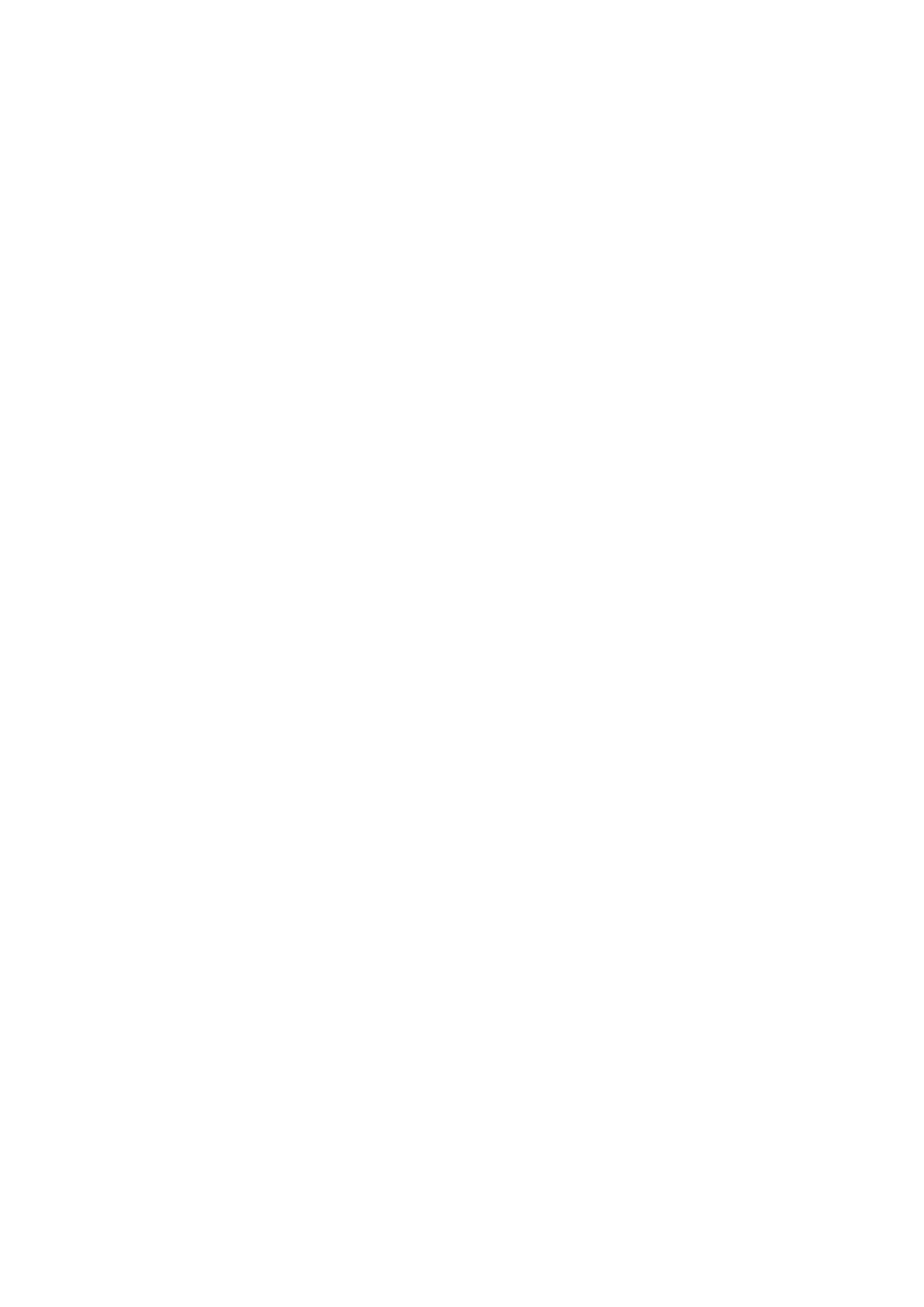# Sound in Motion:

# *Cinema, Videogames, Technology and Audiences*

Edited by

Enrique Encabo

Cambridge **Scholars** Publishing

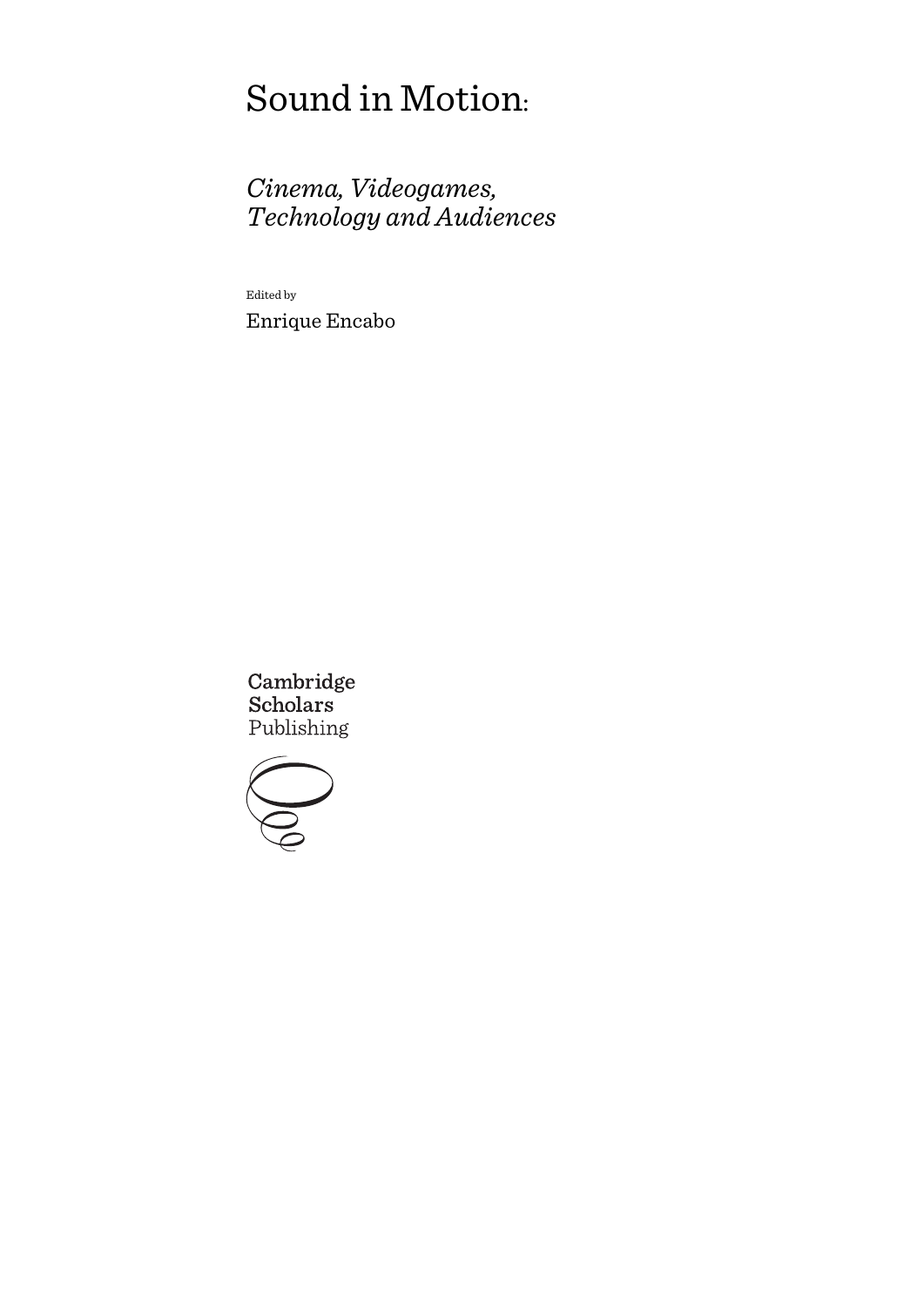Sound in Motion: Cinema, Videogames, Technology and Audiences

Edited by Enrique Encabo

This book first published 2018

Cambridge Scholars Publishing

Lady Stephenson Library, Newcastle upon Tyne, NE6 2PA, UK

British Library Cataloguing in Publication Data A catalogue record for this book is available from the British Library

Copyright © 2018 by Enrique Encabo and contributors

All rights for this book reserved. No part of this book may be reproduced, stored in a retrieval system, or transmitted, in any form or by any means, electronic, mechanical, photocopying, recording or otherwise, without the prior permission of the copyright owner.

ISBN (10): 1-5275-0874-9 ISBN (13): 978-1-5275-0874-3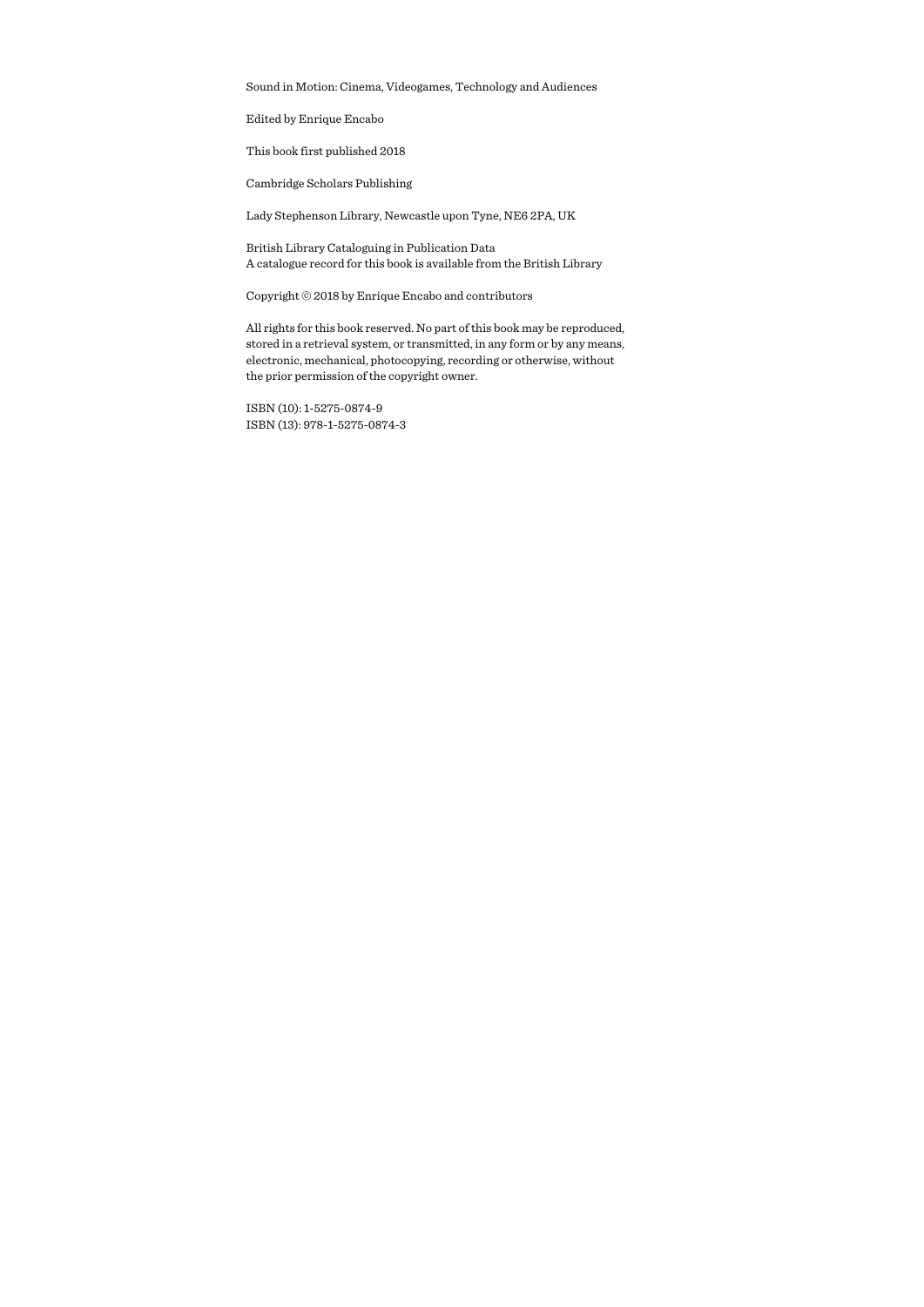# TABLE OF CONTENTS

| New Horizons<br>David Walton                                                                                                                                                                         |
|------------------------------------------------------------------------------------------------------------------------------------------------------------------------------------------------------|
| Why there is Not Such a Thing as Popular Music<br>Simon Frith                                                                                                                                        |
| <b>Part 1: Music and Technology: New Horizons</b>                                                                                                                                                    |
| Sound Hyperreality in Popular Music:<br>On the Influence of Audio Production in our Sound Expectations<br>Jordi Roquer González                                                                      |
| The Influence of 'Audio Correctors' in the Creative Process:<br>Between the Performative Reality and the Artifices of the Digital<br><b>Musical Production</b><br>Marco Antonio Juan de Dios Cuartas |
| Mimetextuality: An approach to Cultural Studies from<br>the Phenomenon of Music in Streaming<br>Rubén Fernández Fernández                                                                            |
| <b>Part 2: New Audiences</b>                                                                                                                                                                         |
| The Berlin Philharmonic Digital Concert Hall:<br>New Strategies of Music Knowledge and Conception<br>Álvaro G. Díaz Rodríguez                                                                        |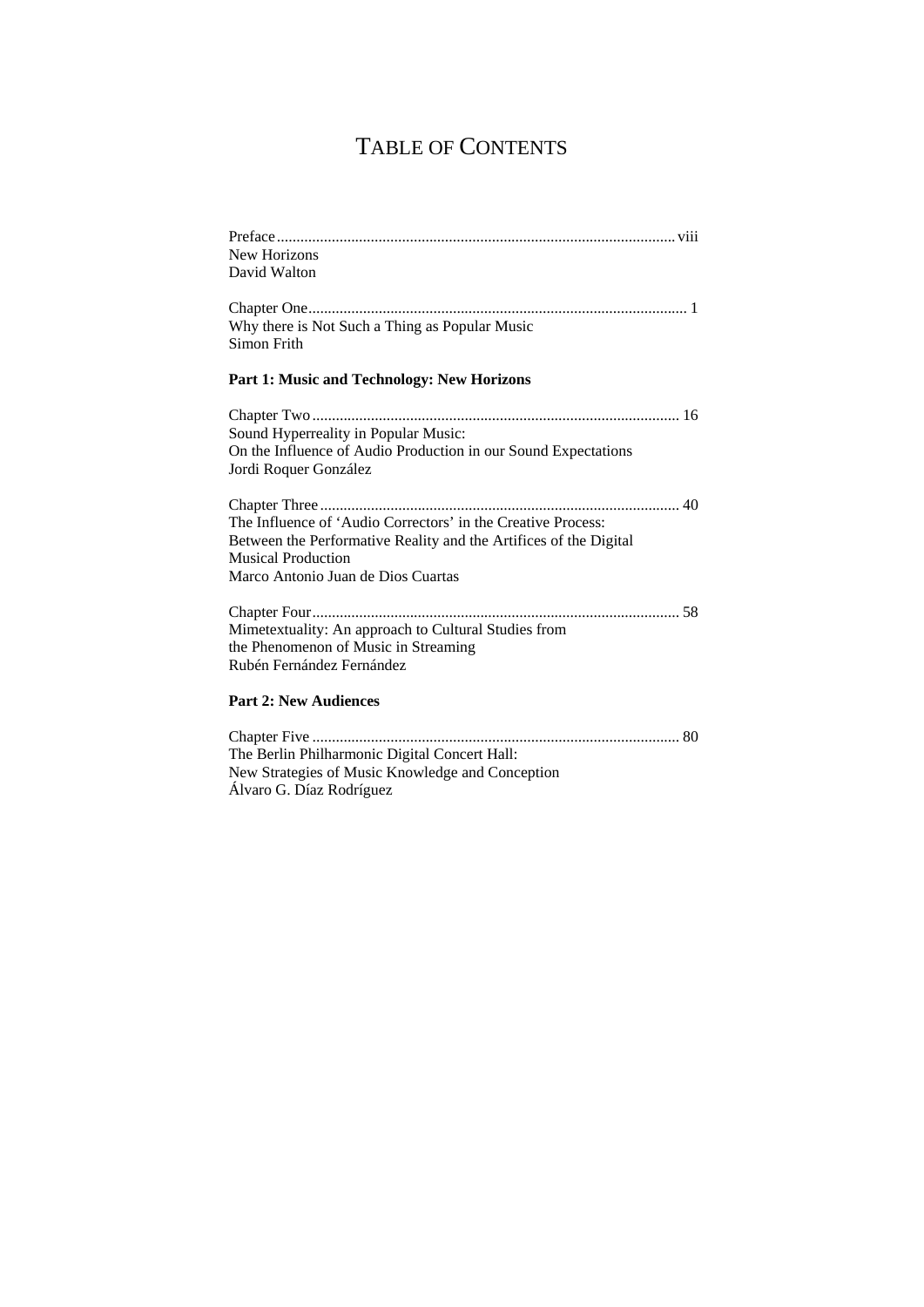vi Table of Contents

| Music, Sound and Persuasion in YouTube Advertising |  |
|----------------------------------------------------|--|
| Diego Calderón Garrido, Josep Gustems Carnicer     |  |
| and Caterina Calderon                              |  |
|                                                    |  |

Chapter Seven .......................................................................................... 111 How to Learn with Symphonic Metal lyrics: An Analysis of Different Songs and their Relationship to Literature Eduardo Encabo Fernández, Isabel Jerez Martínez and Lourdes Hernández Delgado

#### **Part 3: Identities in Movement**

Chapter Eight ........................................................................................... 128 Phonographic Industry and Classical Music in French Modern Cinema: Image and Sound of Long Play (LP) Vinyl Records in Films Luiza Alvim

| The Tragedy of Fado in Portuguese Cinema of the 40's and 50's: |  |
|----------------------------------------------------------------|--|
| Amália Rodrigues and the Cult of Pure and Delicate Women       |  |
| Pedro Miguel Oliveira Nunes                                    |  |

Chapter Ten ............................................................................................. 155 Theoretical Proposal for the Study of Enunciation and Focalisation within the Framework of Film Music Narrative Celia Martínez García

#### **Part 4: Videogames & TV**

| Scoring for Exploration Gameplay |  |
|----------------------------------|--|
| Luka Lebanidze                   |  |
|                                  |  |

Chapter Twelve ....................................................................................... 182 Music Mediatisation as a Matter of Valorisation: From Performance to Background Music in French TV Programs (1953-2015) Guylaine Gueraud-Pinet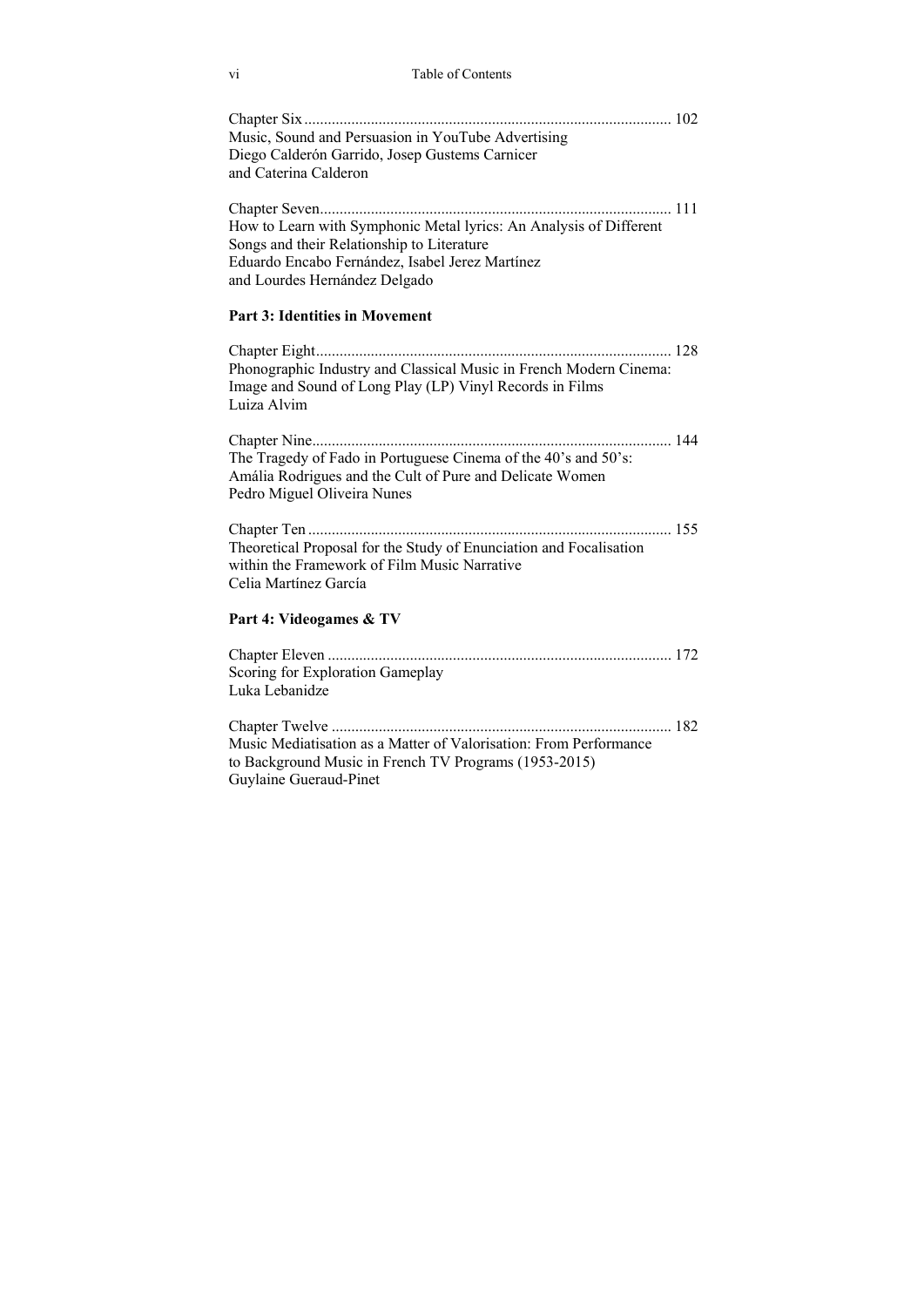| Hugo Niebeling and Herbert von Karajan: Experimental Music Films |  |
|------------------------------------------------------------------|--|
| from the Perspective of Artistic Musical Tradition               |  |
| Ramón Sanjuán Minguez                                            |  |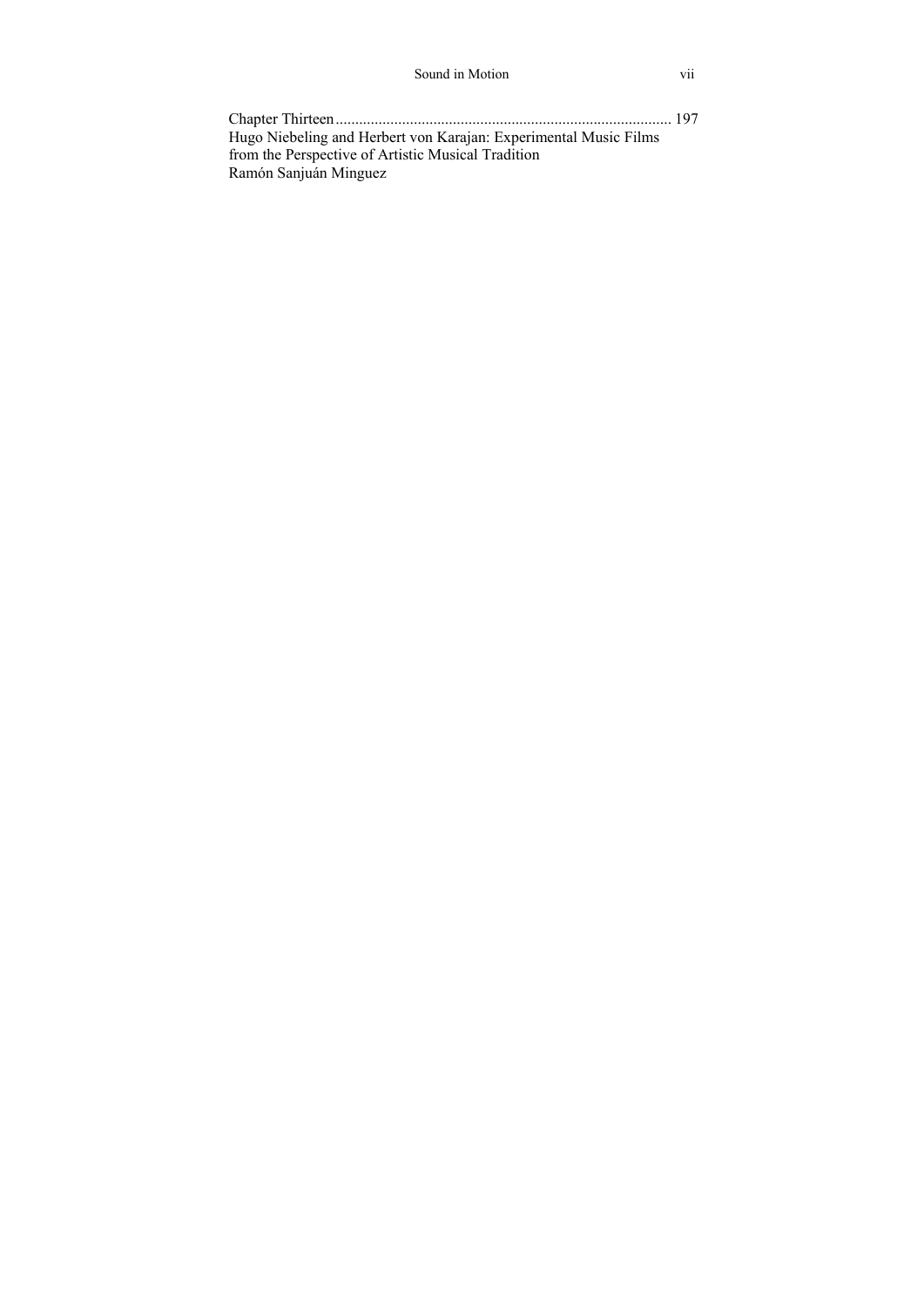# **PREFACE**

## NEW HORIZONS

### DAVID WALTON PRESIDENT OF IBACS, UNIVERSITY OF MURCIA

It is a great pleasure for me to have been asked to contribute a preface to the second book of essays to come out of the MUCA research forum, made up by a group of international scholars who are dedicated to the analysis of audio-visual cultures. As the President of the Iberian Association of Cultural Studies (IBACS) it has been a very rewarding experience to see how all kinds of discourses on music cultures, which reflect the interdisciplinary character of cultural studies, have been assembled to make up the present book.

The eclectic nature of the book can be gleaned from the general headings, which mark out the wide thematic boundaries of each section and give the reader an idea of how the book engages with a series of important contemporary questions concerning audio-visual cultures. After Simon Frith's questioning of the very notion of popular music, which sets the tone of the book, the authors consider music and technology, which zigzags through trends as varied as the influence of 'audio correctors' on creative processes, 'mimetextuality' and streaming, and the influence of audio production on listening habits. The state-of-the-art tone of the collection is reinforced by a series of reflections on music and new audiences with relation to YouTube, rap as an affective tool, cyberculture, the pedagogical possibilities of symphonic metal lyrics in terms of literary narratives, and affect, response, temporal suspension and imagery.

The book then moves on to consider two other dominant media: the videogame and TV. Here there are essays that focus on player experiences, the notion of 'endless horizon', technology as a tool of ethnic decontextualization, the mediatisation of music, and the experimental filming of music.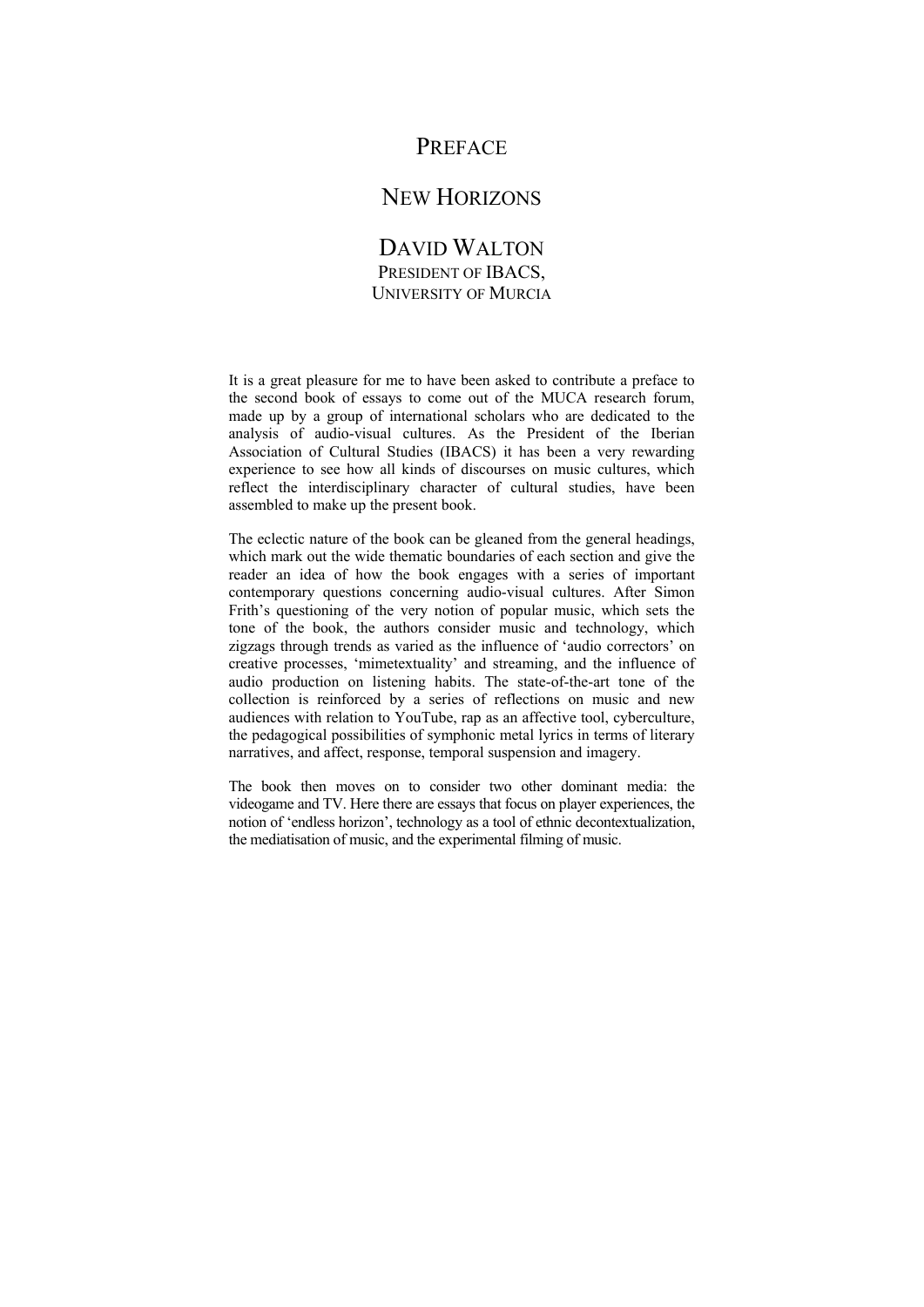#### New Horizons ix

The final section considers identities in movement in terms of the cinema, focussing on image, sound and the LP in the phonographic industry and the use of classic music in modern French cinema, and the role of *fados* in the Portuguese cinema of the 1940s and 50s. These essays are complemented by a chapter with a more theoretical slant, which discusses enunciation and focalization within film music narrative.

It is hardly surprising, then, that this collection puts a great deal of emphasis on the idea of new horizons because the authors of the various contributions to this compilation take up the challenge of reflecting on the way music and audiovisual cultures are evolving in different cultural contexts across the globe. These reflections also draw on a host of different theories to put forward their arguments and claims.

If one had to devise a theory of culture from these contributions one would be thrown back onto the common contemporary conundrum in much cultural criticism: that while we continue to use the word 'culture' it only serves (to mix a few metaphors) as a kind of shorthand, an alarm bell – a reminder that it is an umbrella term that covers a multitude of different objects and practises. As I have stated elsewhere, $<sup>1</sup>$  and something which</sup> tends to be suggested by the present collection of essays, it is probably more effective to see the notion of culture as a 'contested *space* in which a very diverse set of analytical practices take place'.<sup>2</sup> Thus, the collection of essays which form the present book, very much in line with many cultural studies' publications, open up new horizons that slide between disciplines as varied as Musicology, Literary Studies, Media and Film Studies Sociology, Social Studies, cultural studies and Communications. In one sense the studies themselves, in opening up new horizons, are actually involved in evolving and expanding the notion of culture itself.

In my view, this up-to-the-minute and innovative volume is a credit to Enrique Encabo and his fellow MUCA collaborators and I hope this will be followed by many more in the years to come.

#### **Notes**

 $\overline{a}$ 

<sup>&</sup>lt;sup>1</sup> See Walton, David. *Introducing Cultural Studies: Learning Through Practice*. London: Sage, 2008, and Walton, David. *Doing Cultural Theory*. London: Sage, 2012.

<sup>2</sup> Walton, David. *Doing Cultural Theory*, p. 2f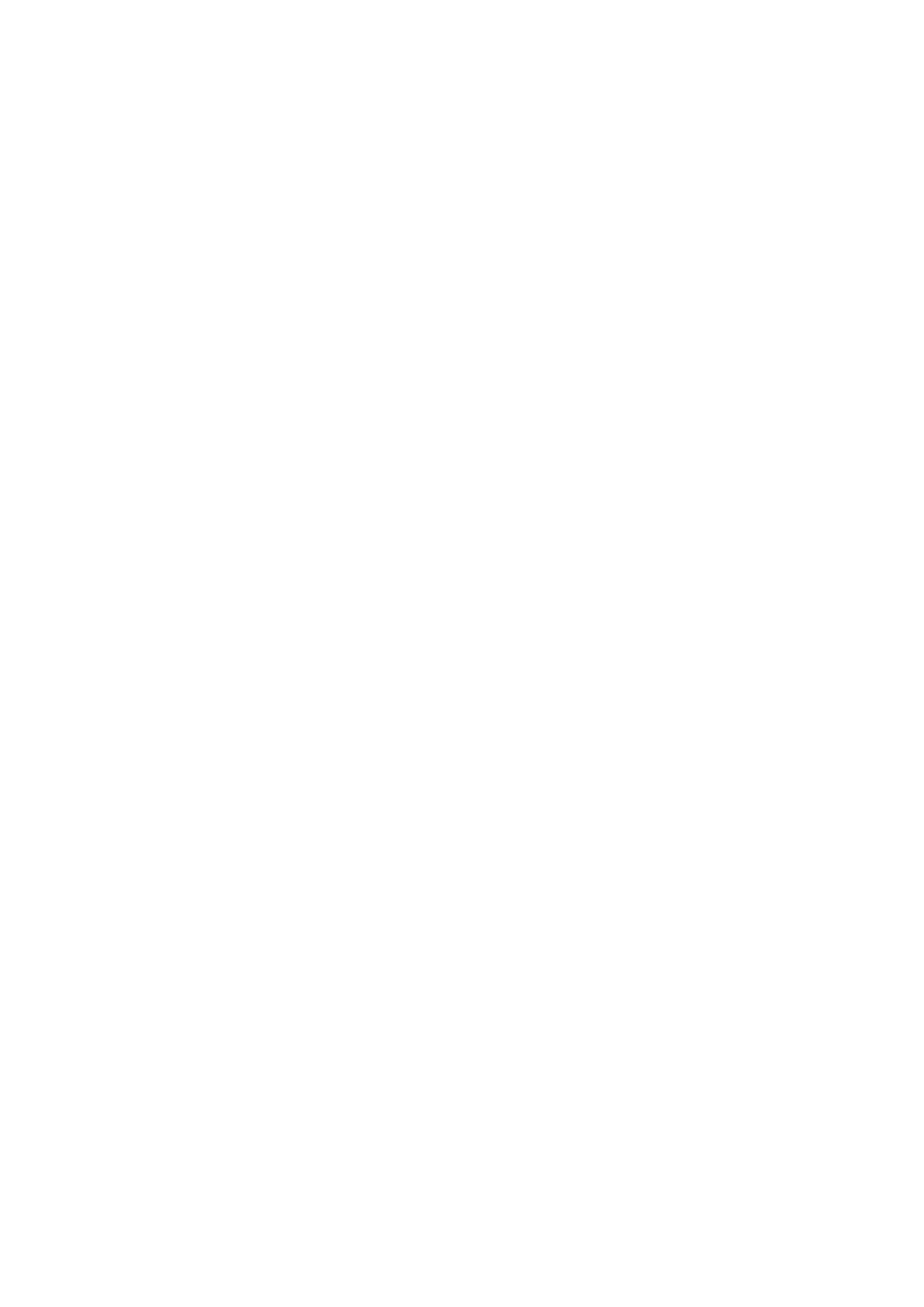# CHAPTER ONE

# WHY THERE IS NOT SUCH A THING AS POPULAR MUSIC

### SIMON FRITH UNIVERSITY OF EDINBURGH

In the early days of popular music studies, at the beginning of the 1980s, the issue that seemed to concern people most was what I now think of as the Adorno problem: how could we claim that commercially produced music had any aesthetic value when Adorno had explained with such analytic certainty that it hadn't? There were various ways of dealing with this, ranging from detailed critiques of Adorno's aesthetics through attempts to show that some sorts of commercially produced popular music were less determined by commerce (less 'standardized') than others (this was an aspect of the way 'rock' was distinguished from 'pop') to accounts of musical meaning that focused on listeners' ability to 'resist' pop's ideological determinations (as in cultural and subcultural studies). The traces of such strategies can still be seen in contemporary popular music studies, but scholars today tend to focus more on 'the materiality of sound' than on the ideology of music, and to address not the Adorno question but something broader, *the problem of musicology*. 1

For me, as a sociologist of music, the Adorno question seemed easy enough to answer: all musical experiences are socially constructed and therefore worth studying; how value judgements work is itself a question that a sociologist should be able to answer. I was interested in how we had reached a high/low cultural situation in which the university study of music paid no attention whatsoever to the music that most people listened to for most of the time.

Popular music studies emerged as a response to this. Its starting point was that music outside the western classical/art music tradition could and should be studied academically. But as this argument was slowly and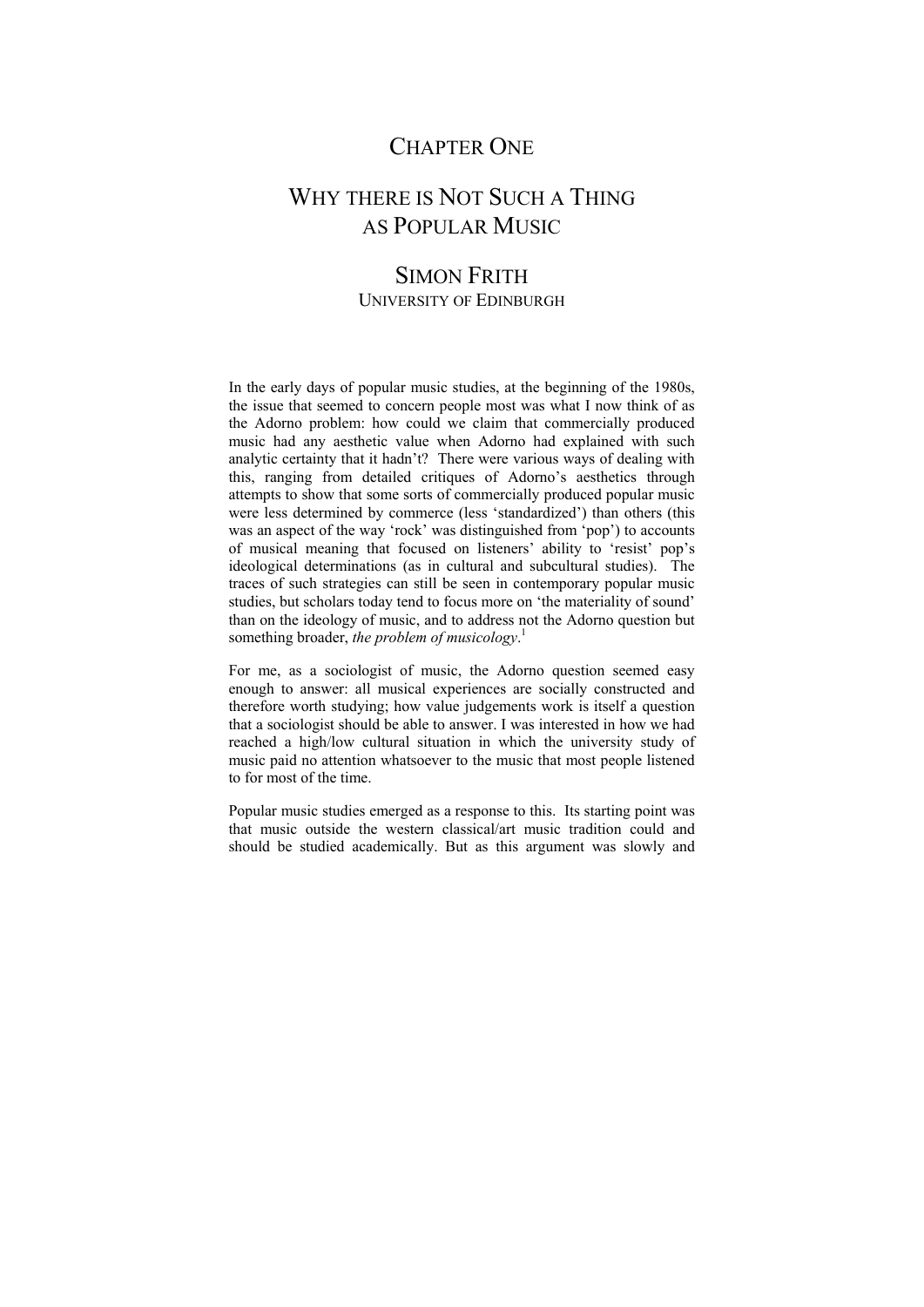#### 2 Chapter One

reluctantly accepted, I came to realise that the problem was not simply that academic musicology was focussed only on a limited range of music but also that it had a rather limited understanding of what 'music' and 'music listening' involve. It was certainly possible to apply conventional analytic approaches to progressive rock, heavy metal, funk etc.<sup>2</sup> but this seemed to me to misrepresent in some ways how such music worked—how sound decisions were made and understood—and I came to the conclusion that the task for popular musicology was not so much to devise a new analytic vocabulary as to develop a new account of 'the music' to which the vocabulary could be applied.

What bothered me, to put this another way, was that even as popular music studies were taken on academically so was the assumption that there could and should still be an underlying, specifically musicological understanding of music. It became commonplace of the field to argue that while sociologists of music provided good accounts of the *context* of music making and listening, they thereby ignored 'the music itself'. This argument has been made most consistently (and eloquently) by the pioneering popular music scholar, Philip Tagg. In his words, "popular music studies involves music *as well* as its social and historical contexts"; from his perspective someone like me, a sociologist of music, studies "everything but the music".<sup>3</sup> My response is that the reason I don't say anything about "the music itself" is because I don't believe there is such a thing. There is not some kernel of music-ness, some essential sonic event that is left when one strips away all the encultured ways in which music all music— is made and heard. The notion of 'the music itself' is itself a social construction. Music doesn't just happen; it is an effect of all the things that are meant by the phrase "social and historical contexts".

I am not arguing that academic (and non-academic) musicologists don't say interesting things about music or that formal musicology isn't a useful analytical tool for composers, arrangers, producers and performers. The point is, rather, that there are ways of understanding music, even 'music itself', which start with different questions: not what is *a* musical work but what is musical work, not how is this piece of music structured but how does it sound, not what does music mean but how is it heard. These are the questions I want to address here.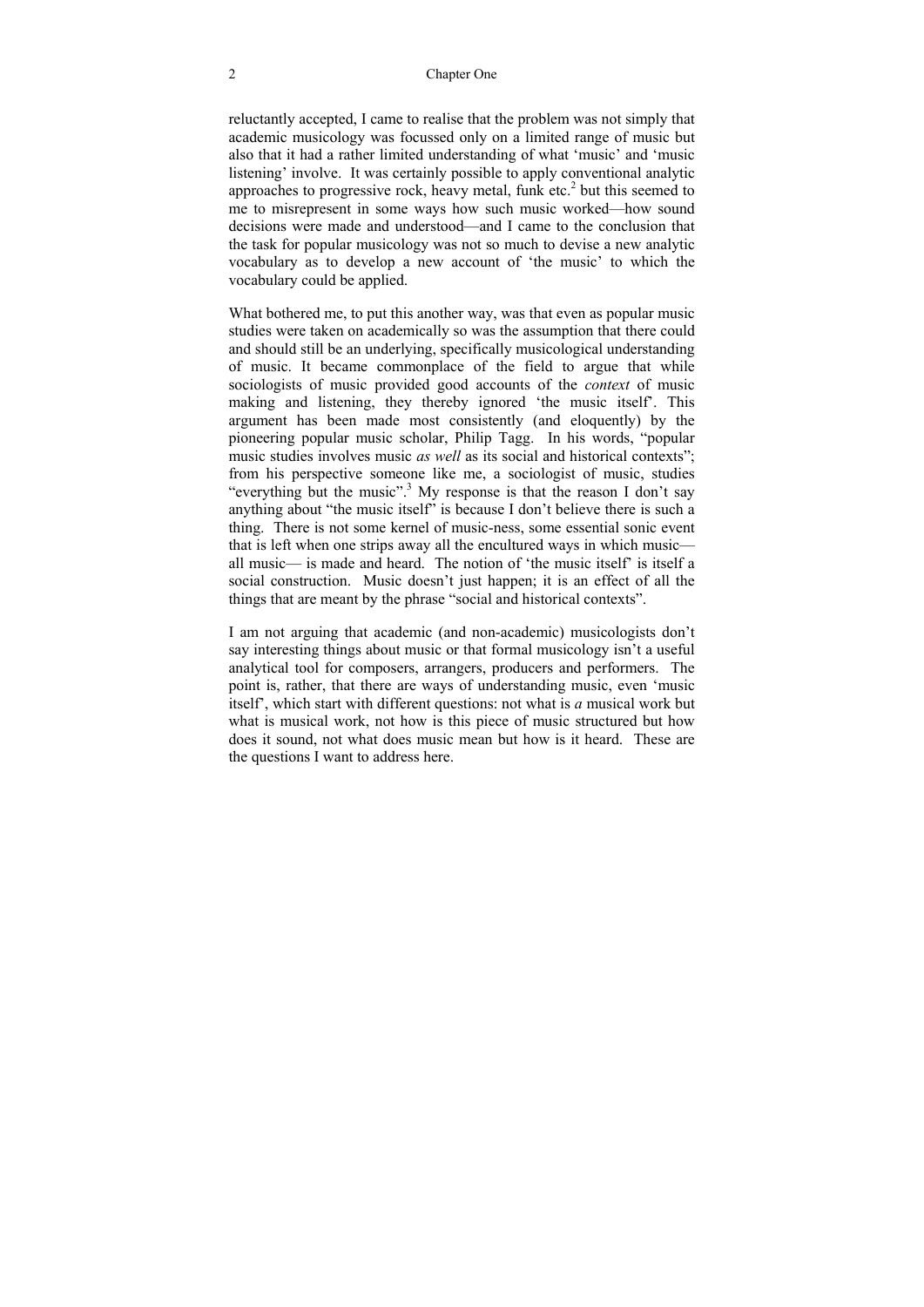#### **What is musical work?**

A musical work is easy enough to point to—a score, a text, a commodity, a track, a download; it is as much a visual as an aural object; it is a thing (or, in the digital world, a quasi-thing) and its thingness is what underlies the analysis of music though visual metaphors. When someone says "I forgot my music" they mean they've forgotten a physical object, their score or music sheet. When they say "I've forgotten the music' they might mean also that they can't remember the playing instructions that the score (which might be an imaginary score) would provide.

This *textual* understanding of music is still fundamental to many of the ways—both scholarly and common sense ways—in which we think about popular music: on the one hand, in terms of musical authors (and their special qualities); on the other hand, in terms of musical meaning and interpretation. And it's hardly surprising that such approaches are dominant. They are fundamental to both the music industry, organised as it is around copyright and the notion of music as someone's intellectual property, and to music education, organised as it is around chronologies of great composers and performances of their great works; and this as true of historical accounts of rock and pop as of historical accounts of Western art music—both are organised around canons.

But to understand music in this way, work as a noun, is not helpful in understanding music as work, work as a verb. From the latter perspective music is a process not a thing, a performance not a score; it necessarily involves collaborative action, collaboration not just in the production of notes (as in the classic composer/ conductor/orchestra model) but also, just as importantly, a much more extensive set of collaborations in the production of sound. A song, that is to say, is not a thing, with a moment of conception/creation/production, but has, rather a career, and there is no reason why one moment in this career should be privileged over any other.

Three points about the nature of musical collaboration are particularly important. To begin with, I need to draw attention to the *extent* and *complexity* of music-making networks. Among other things this means that the usual, Romantically-derived distinction between art and commerce is misleading. The issue here is not separation but complicity. 'Art' and 'commerce' are ideological terms, give us a way of thinking about processes that are, in practice, inseparable. Art and commerce, in other words, don't describe separate music making networks but, rather, theorise a single field. Even in the classical music world the role of patrons,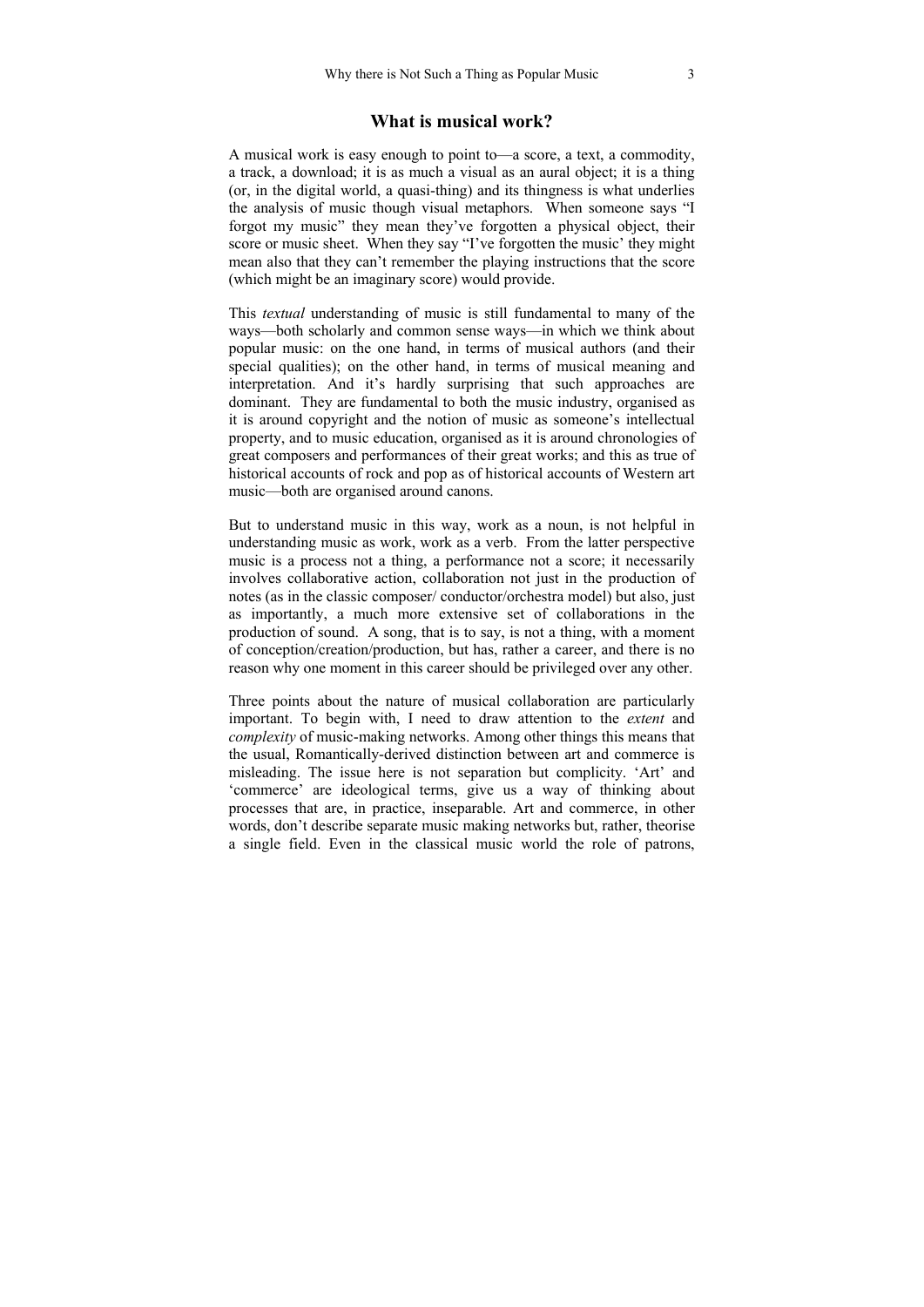#### 4 Chapter One

publishers, promoters, commissioners, award and prize givers, teachers and mentors, as well as of producers, record companies, sound engineers, acoustic architects, managers and marketing departments shouldn't be bracketed off as somehow irrelevant to the sounds heard on record and in concert halls.

The second point to draw out is the extensive *timeframe* of such collaboration, something that is immediately obvious if we shift analytic attention from musical work to musical instruments—the 'things' that make musical work possible (and in my view the best starting point for the sociology of music is the study of musical instruments). $4$  Certainly to follow this route is immediately to throw up interesting questions.

For example, it may seem a truism to say that most musical instruments are manufactured with the purpose of being musical instruments, and with specific music making techniques in mind. But how does cause and effect work here? Does (existing) music call forth the musical instrument or does the musical instrument call forth (new) music? The history of the piano exemplifies the complexities here.<sup>5</sup> And histories of technology draw attention to other issues, such as mismatch—the way an instrument is used and played may not be the way it was designed to be used and played and the ever-changing ways in which 'musical instruments' are distinguished from other sorts of sonic device.<sup>6</sup>

It may seem obvious to us today that amplification equipment is musical equipment, that a singer 'plays' the microphone and that a variety of pedals, speakers, leads and levers are necessary components of the electric guitar as a musical tool, but the distinction between 'natural' and 'artificial' sound, between 'authentic' and 'manufactured' sound, remains a living thread of musical debate, even if the parameters are continually changing.

A musical instrument, in short, is always an ideological object even if the way sounds are heard is changed by a changing sound context. Some instruments are conservative: they are expected to conserve and perfect established ways of music making and teaching (as in the continuing fetishization of classical musical instruments such as the Stradivarius violin and Steinway piano). Other instruments are innovative, designed to change established ways of making music. In different cultural systems instruments may be valued for being old or for being new. 'Old' instruments, instruments no longer used but on display, are celebrated by museums and by collectors (who are likely to be concerned too by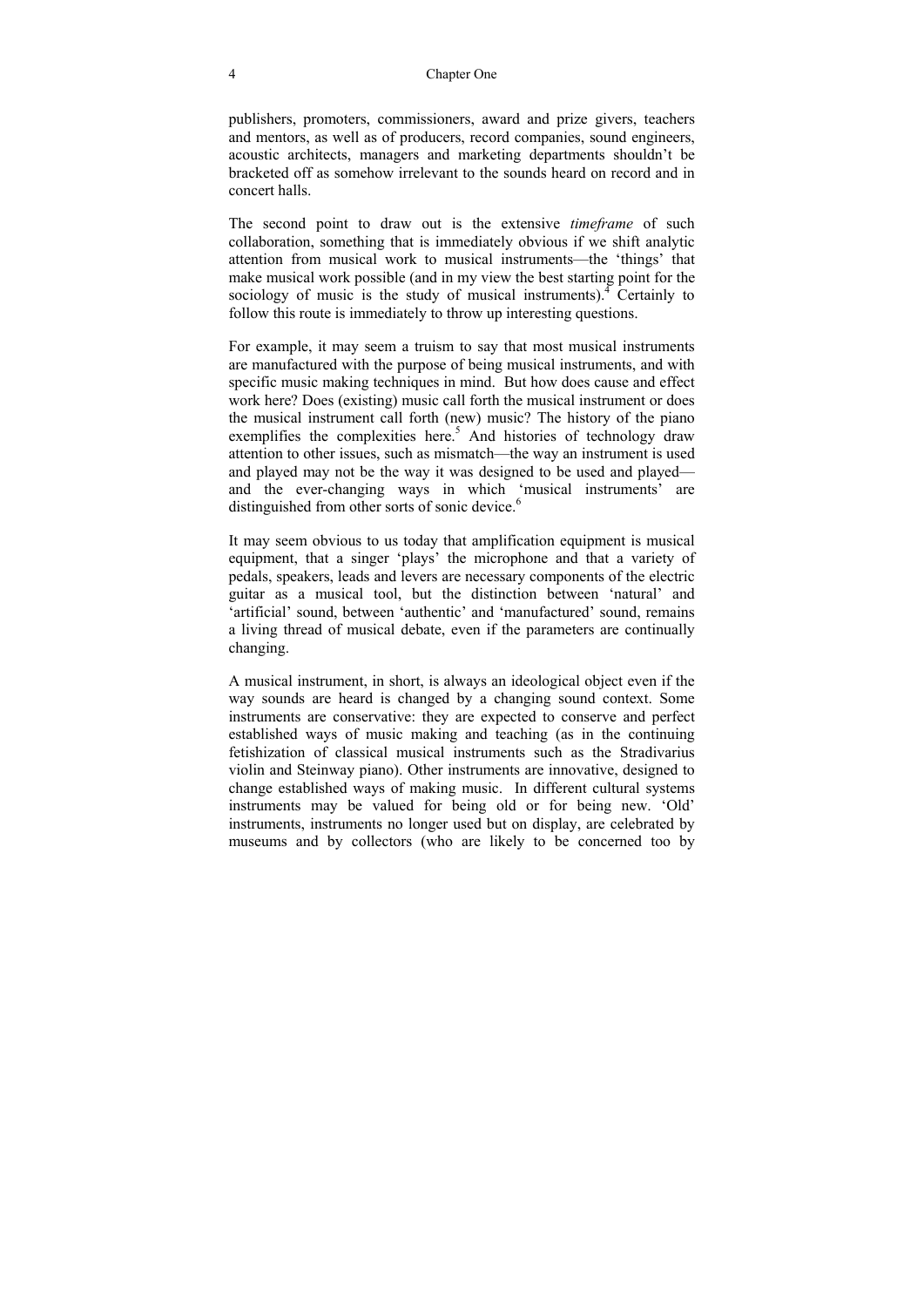provenance: this is the guitar played by John Lennon) or else, taken off the shelf, they are adored by nostalgic amateurs:

Thus the *ToneQuest Report,* a respected critical voice in the high-end guitar world, cheerfully sends every one of its readers on an obligatory and costly "tone quest," a "personal, profoundly important journey" to discover their "unique, signature guitar tone … Many of the fifty-something white hobbyists who sign on to the trek end up back in their living rooms. making love in front of the fire to exotic gear, trying to capture the magic of a Billy Gibbons, Stevie Ray Vaughan, or Carlos Santana. Failing that, the complex tones of a hand-wired tube amp, like the hand-rubbed finish of a vintage guitar or the finish of a vintage wine on the palate, are still there to be savored by the adventurer turned connoisseur.<sup>7</sup>

An instrument's 'authenticity' matters equally, if differently, to ethnomusicologists and traditional musicians—see, for example, Jan Fairley's discussion of the *charango*, 'the small South American mandolin whose back is traditionally made from the shell of an armadillo'.<sup>8</sup>. A soundmaking instrument is not just the source of sounds; it is also and as significantly a source of sound meanings. Consider, for example, Veronica Doubleday's introduction to a special issue of *Ethnomusicology Forum* on musical instruments and gender:

Musical instruments are significant cultural artefacts invested with a wide range of meanings and powers. Through their presence and through the sounds they produce, they have a special ability to transform consciousness. To possess or play a musical instrument is to wield power … Around the world instrumental sounds are indispensible to many religious and secular rituals, and in some situations instruments achieve  $i$ conic status.<sup>9</sup>

As commodities, as Doubleday explains:

Musical instruments thus lend themselves to contestation. Through the agency of monopolies and taboos, one group may claim possession over an instrument to the exclusion of another. Gender is one of the most important parameters in human power relations, influencing most aspects of life, and the power play between humans over musical instruments is often enacted along gender lines.<sup>10</sup>

This leads me to my third point: musical instruments are not simply functional, a means to a sonic end. Their use can also be *ritual*. Musical instruments (and their makers) are thus essential collaborators in the cultural as well as physical activity of music making. To be a musical instrument, to put this another way, is to be in a relationship. The physical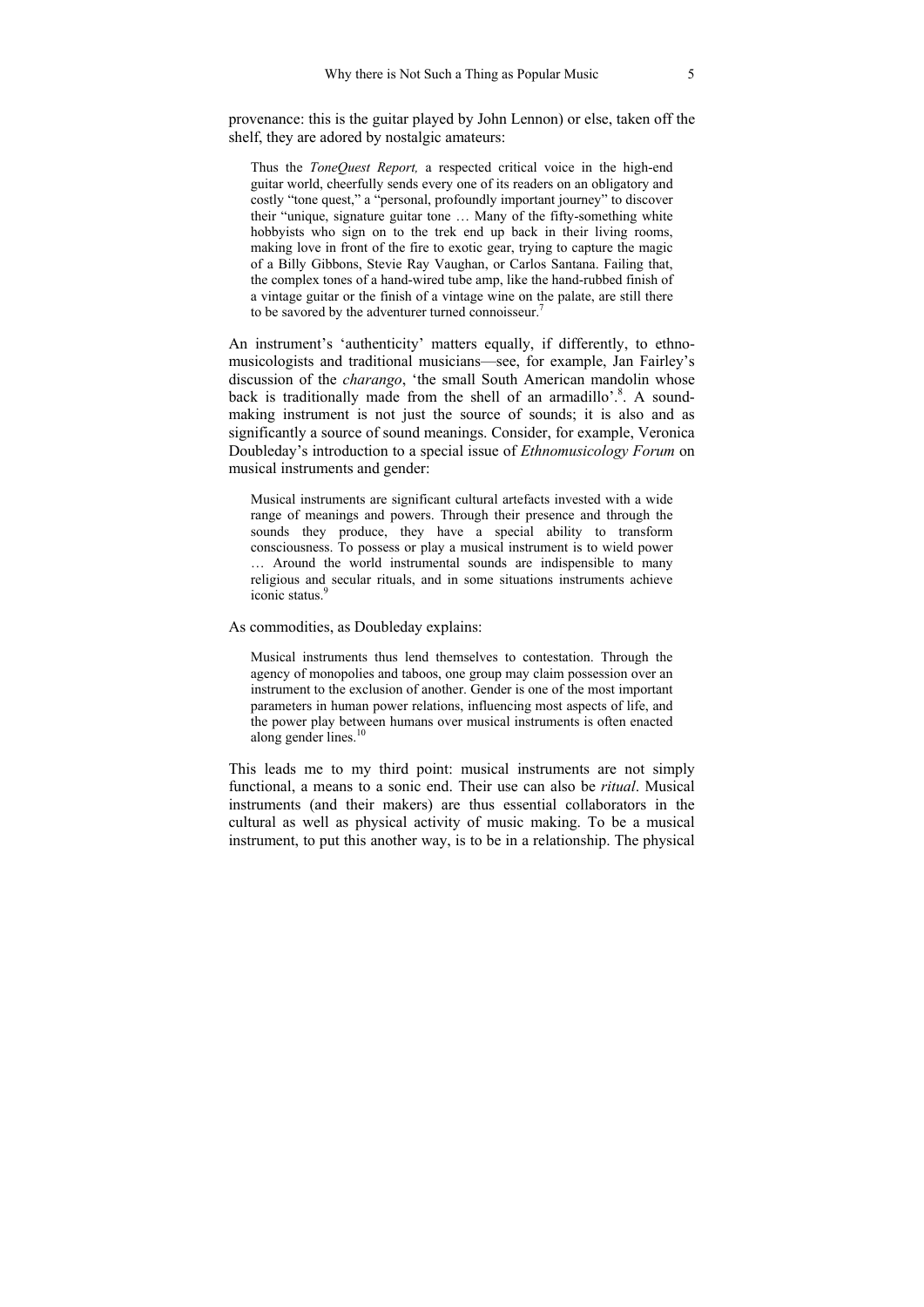#### 6 Chapter One

thing only becomes a musical instrument when it is used as such, when it is played, when a relationship is established between the instrument and the person playing it, and with other instruments and their players. From a musician's point of view a musical instrument is no more stable than any other musical relationship; from the audience perspective, the nature of the instrument is revealed by how it is performed, by the bodily gestures involved, but also by its place in particular social circumstances. This is one reason why, at a concert, it is difficult to know what could possibly be meant by 'the music itself'.

In abstract terms my argument here is this. An instrument is something that enables people to do things they otherwise couldn't do (or only with great difficulty). An instrument is therefore something that enables people to do new things or to do old things more effectively, more efficiently, on a bigger scale, collaboratively, and so forth. In short, it increases human possibilities. If humans determine what an instrument is for, an instrument determines what a human can do, and thus what it means to be human. It follows that musical instruments enable humans to make sounds that they otherwise couldn't or to make them more efficiently, more effectively, on a bigger scale, collaboratively, etc. Musical instruments increase human sound-making possibilities and thus what it means to be musical. And what is historically fascinating is that these decisions about efficiency etc. are made not only by 'musicians' (the people who play the instruments) but also by 'non-musicians', by craftsmen, engineers, acoustic scientists, sound designers, and so forth. Material decisions determine musical decisions and vice versa. The distinction between musicians and nonmusician in this context is as unstable, as ideological, as the distinction between art and commerce. Again what is involved is a particular way of thinking about a single field.

#### **What is musical materiality?**

In academic musicology, the term 'musical material' is used to describe musical ideas—the ideas a composer works with—things that are clearly not material, that exist only in thought and the imagination. What happens to the term when we think of music not in as composition, but by reference to music as a 'sound system'? Robert Fink has noted that in the world of contemporary club music (in which music is routinely described as being an effect of sound systems rather than the expression of compositional ideas) sound itself is taken to be have physical rather than intellectual effects; its materiality—the result of particular chains of amplification,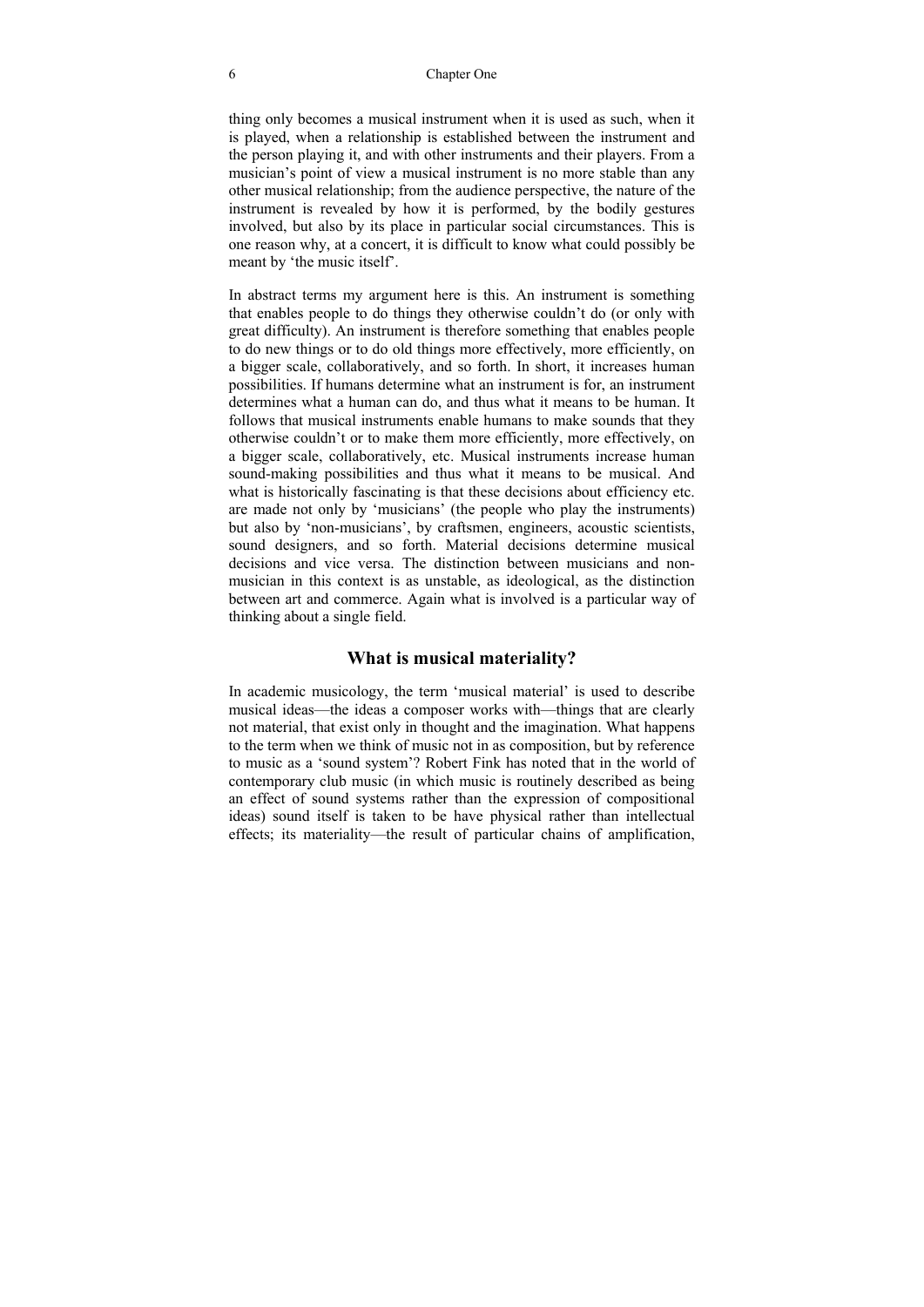compression and noise engineering—is what gives a track its meaning. This is an argument that has been explored academically by Steve Goodman, in the aptly titled, *Sonic Warfare. Sound, Affect and the Ecology of Fear* (2009) and Julian Henriques, in *Sonic Bodies* (2011). But as Robert Fink notes, with reference to their arguments in a discussion of subbass,

while it may be true ... that sound is force as well as text [...] in the subbass register, the force is largely wasted on us. Most bass pressure goes around our heads, not into them. This is, in some ways, a good thing, as any teenager who ever curled up inside a bass bin can attest. Even the highest levels of bass "pressure" pose almost no physical danger to human hearing. $11$ 

The materiality of sound, in other words, may not be as straightforwardly material as it seems. The perceived physicality of subbass involves a response to sound that is indirect, an effect on the body mediated by the movement of the mind. 'Musical material' doesn't just involve ideas (as implied by conventional musicology) nor just physical causes and effects (as implied by dance floor ideologues) but, rather, as Fink suggests, the relationship between the two.

Again, this is most obvious when we consider the materiality of musical instruments. It is, for example, possible to construct a typology of instrumental *affordances*, to consider the sound possibilities that musical instruments offer through their materiality, in their size, shape, solidity, pliability and so forth: audibility (the extension and control of sonic volume, of loudness and softness); playability (related to existing technique, to music teaching and training, and to what is meant ideologically by something being 'easy' or 'difficult' to play); flexibility (the extension and restriction of the range of sounds available); uniformity (does the instrument enable the player to make a distinctive sound or to sound like everyone else playing this instrument); reliability (are the sounds it makes predictable/controllable); and durability (will the instrument last).

Whatever instruments may afford, though, the sounds they are used to make depend on human agency, on contingencies, on practice, on how players develop tacit knowledge of their instruments. One question here is to what extent a player can make an instrument their own, can possess and be possessed by it. Of course this depends, in part, on the instrument's material qualities, its size, portability and so forth but it also depends on how the instrument is heard and seen to give value to music and its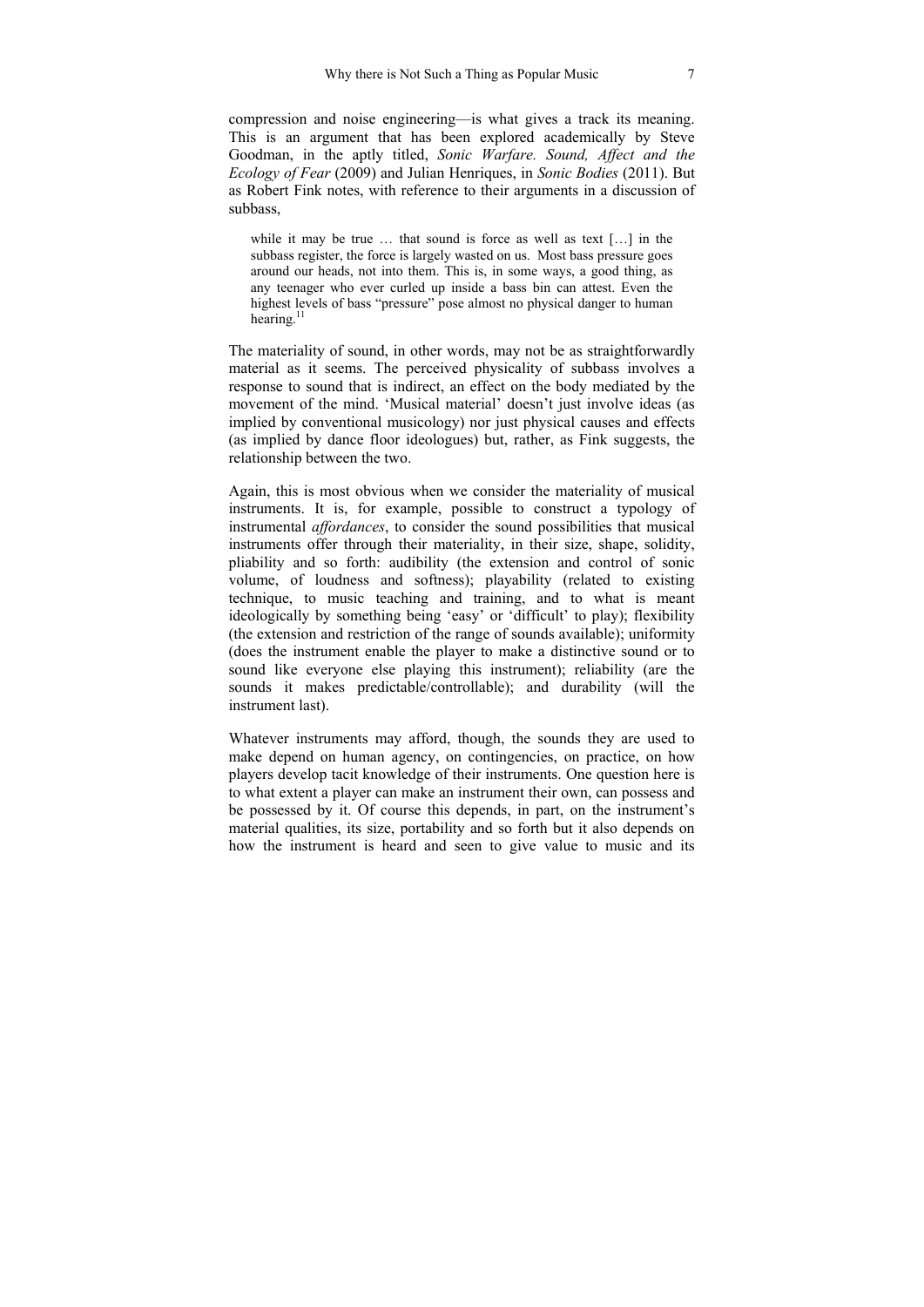#### 8 Chapter One

performance. The materiality of a musical instrument is entangled with the ideology of the music world in which it is used. It is clear, for example, that instruments are necessarily used in particular physical places (churches and concert halls, homes and arenas, studios, clubs and dance halls), for particular cultural events (dances and recitals, to celebrate community and the familiar, to confront the new and the unfamiliar), by players and audiences with different accounts of what is the sound of music is and should be. How music is heard—whether an instrument sounds 'sweet' or 'ugly', for example, or 'beautiful' or 'crude'—has shaped and has been shaped by, among other things, ideas about gender and race. The voice, as a musical instrument, epitomises the impossibility of disentangling the physical and the cultural: when we listen to someone singing we do not—cannot—just hear 'the notes'.

What musical instruments do depends on what they are for, which, in turn, relates to how they are played, to performance gesture and intention, which is, in most cases, collective: instruments are played with other instruments. And in doing something an instrument says something; it therefore gets tied into notions of musical agency—an organising intelligence. It is heard as a vehicle for meaning, even as it acts as a limit on what can be said. How a musical instrument works is thus a matter of negotiation, reflects the play of forces between instrument makers, instrument users, the material and technological conditions of production, scientific knowledge, musical markets and ideologies, craft and imagination. In his discussion of subbass, cited above, Robert Fink thus criticises the tendency in recent popular music studies to treat EDM, electronic dance music, as involving a new kind of haptic perception of sound. Dance music has always been thought to 'touch' the body, to involve hearing music *through* movement (and in many dance forms through movement with other people). But music here is not so much causing people to dance, through its physical impact (as in the St Vitus dance imagery used in 1950s denunciations of rock 'n' roll<sup>12</sup> as being created by the dancers: their 'physical' response to music is a way of articulating their 'mental' organisation of the sounds to which they are listening.

One problem of thinking about music in terms of the flow of sounds rather than the organisation of notes is the lack of an agreed descriptive sonic vocabulary. A reason for the continued dominance of tonal analysis in academic musicology is that everyone can agree the terms of analysis; they can be taught and tested. The urgent task for popular music studies now is therefore to agree a vocabulary for the analysis of sounds.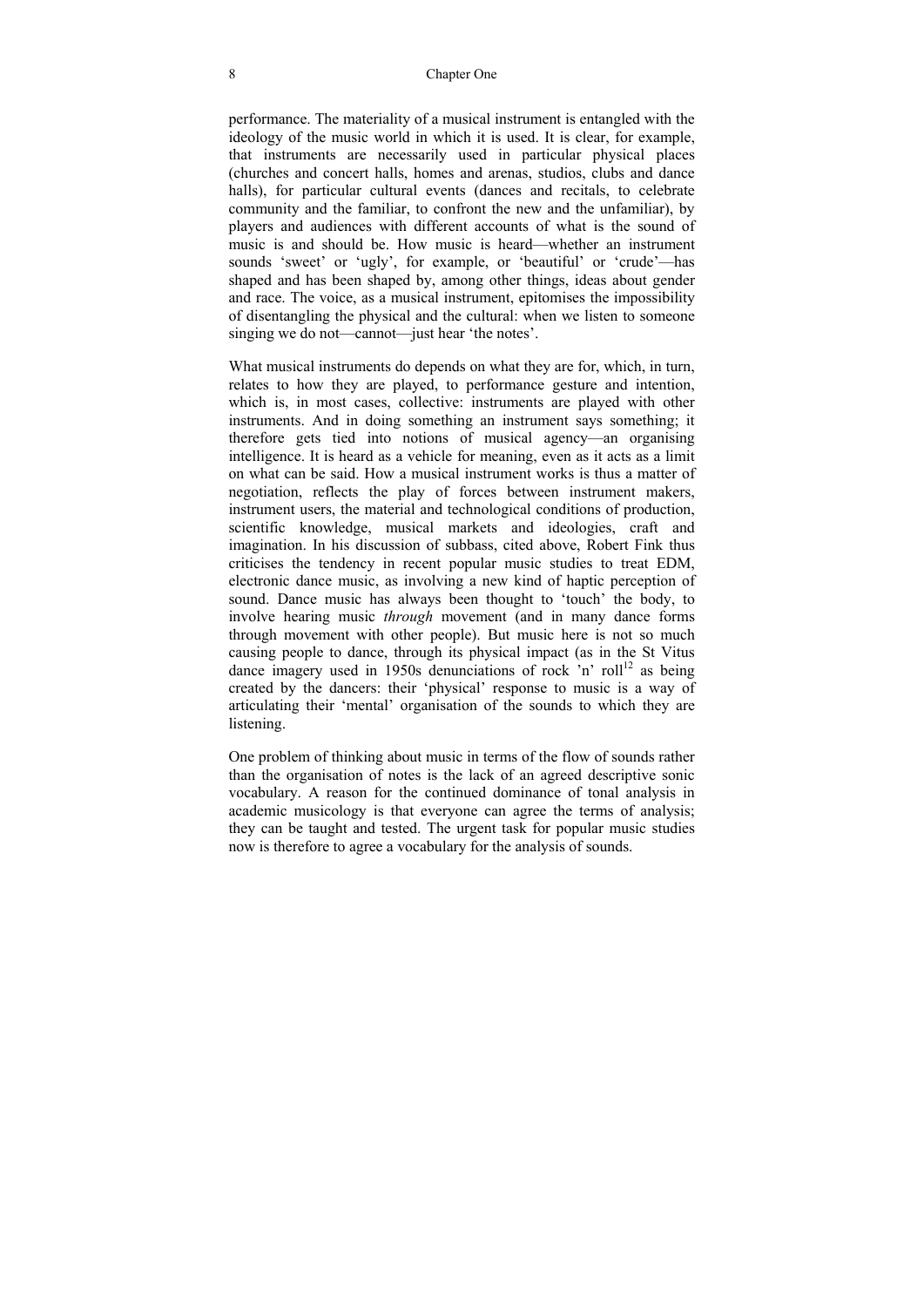Such a search for agreed descriptive words is implicitly a search for objectivity, for empirical, measurable distinctions between one sound and another on which we can all agree. In the early days of the Reid School of Music at my university, Edinburgh, founded in 1839, this meant turning to acoustics. A *science* of sound was then essential to establishing music as a university subject. Eventually, though, sonic terms derived from maths and physics became marginal to the teaching of musicology, which developed a different, tone-based abstract and objective language. (Only the organologists, based in the university's historical collection of musical instruments, continued to understand sound studies as a branch of physics.)

The linguistic tensions between the science and the art of sound continue. Writers on 'the cognitive process of interpretation that we engage in when listening to electronically-mediated music', like Simon Zagorsky-Thomas (2017), thus make use of spectrography, and assume readers' knowledge of frequency theory, hertz measurements, etc. and while I find such accounts of 'embodied listening' and 'sonic cartoons' persuasive and illuminating, this acoustic vocabulary is as esoteric to me as musicologists' tonal language. On the other hand, the technical terms Zagorsky-Thomas uses are undoubtedly much more in line with the way in which contemporary popular music makers think than the vocabulary developed for the benefit of classical composers and performers. My point, though, is that these sound engineering terms still have the same purpose, to describe *how* sounds work (their grammar, as it were) but not, thereby, to describe something we could call 'the music itself'. To become music, sounds need listeners to ask why as well as how questions.

#### **Listening Practice**

In the introduction to *The Relentless Pursuit of Tone*, the editors refer to "one of the most deeply ingrained experiences of timbre available to humans—the perception of vowel shifting in speech". There is a broader point to make about this. In the process of acquiring spoken language—the most taken-for-granted and the most mysterious of human learning skills—we become adept at hearing and interpreting ceaseless shifts of tone and timbral register. I'm less interested here in the science of how this cognitive process relates to musicality than in the cultural consequences for what we mean by listening and sound 'expertise'. In everyday conversation, to say that someone is a good listener is not to describe their technical skills (perfect pitch or an understanding of sound technology) but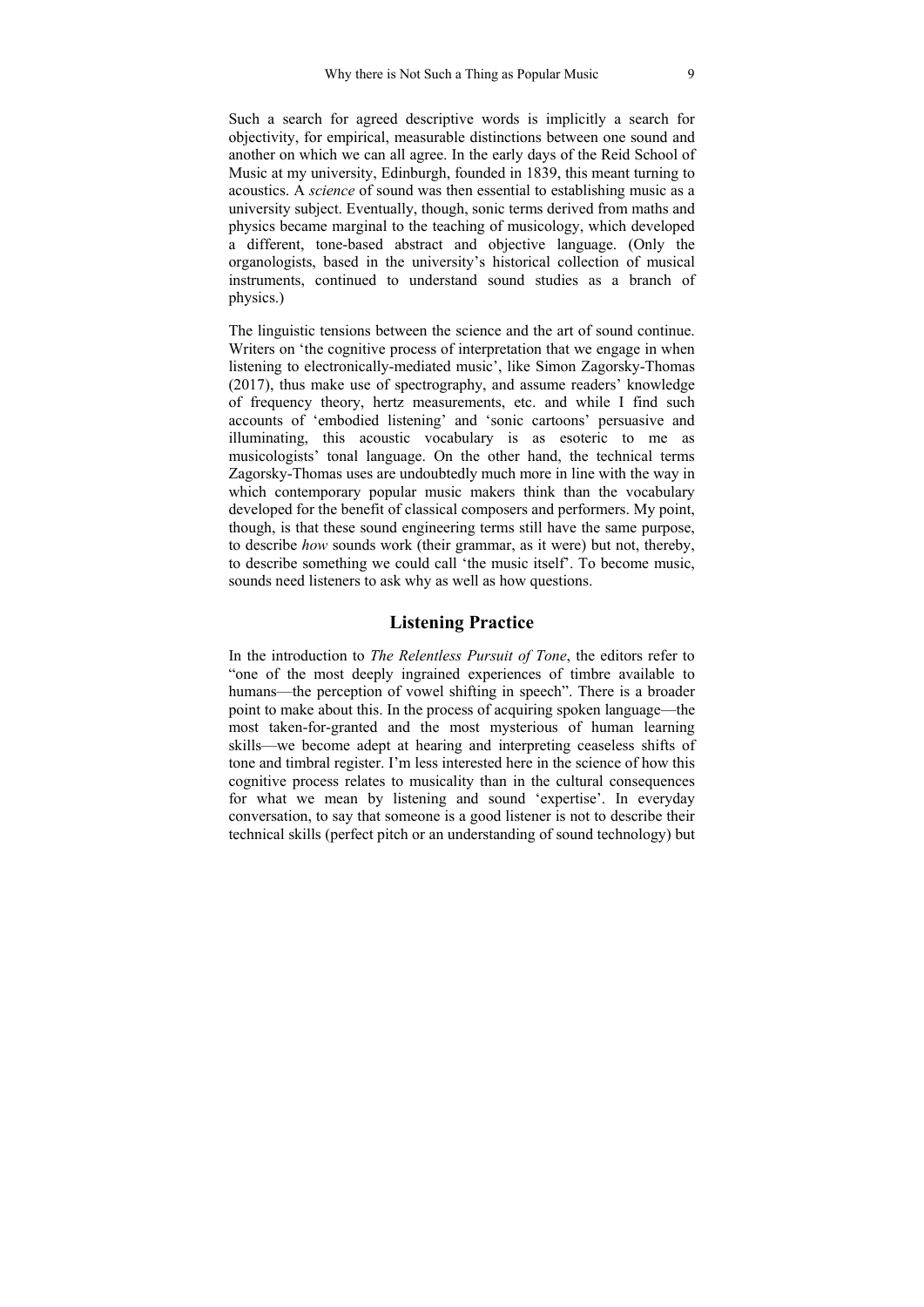rather a quality of sympathy, their ability to hear and appreciate the whole range of sonic messages that talking to someone involves. In this context to be tone deaf is to misread an emotional situation; it is seen as a problem of sympathy. Good listening is thus more an effect of enculturation than formal training.

What does sympathetic listening mean in music? I will organise my answer under three headings: sound context, sound space, sound expression. The text/context argument here refers not to musicology *vs.* sociology but to the imbrication—implicit and explicit—of sounds with other sounds, sounds either immediately present or suggestive in their absence, so that, for example, as Albin Zak persuasively argues, the appeal of early rock 'n' roll and doowop records lay in the way such 'amateur' recordings "flaunted audio-musical sins that violated the standards of major label recording practices", their producers "seemingly untroubled by electronic distortion, muddy acoustics, limited frequency response, or poorly balanced ensembles." The pleasure of this music lay as much in what it didn't sound like as in what it did. As Jean-Luc Nancy puts it,

Perhaps we never *listen* to anything but the non-encoded, what is not yet framed in a system of signifying references, and we never *hear* [*entend*] anything but the already coded, which we decode.<sup>13</sup>

Nancy suggests that listening is not about decoding meanings or significations; rather, it is about noticing the elements of sound that do not conform to our expectations of meanings and significations, and considering what they might mean or become.

The second point to make about sympathetic music listening is that we hear sounds in space as well as in time. Indeed, music's sense of place is more immediately apparent to our ears than its 'development'; music's 'presence' describes something spatial as well as temporal. Sounds work as music through the construction of audio place. Discussion of this will, inevitably, use visual metaphors for music listening, but the experience described is not just visual. It is architectural; it involves resonance, three rather than two-dimensional analogies; one listens by going *into* the music.

But the essence of sympathetic listening is that one is listening not to words as such but to the person whom these words and sounds express. Sympathetic music listening therefore involves an understanding of sonic expressivity. Each performer has a characteristic array of sounds, and makes characteristic choices from them (this relates to what classical musicologists would call a composer's 'style'). The point is not that a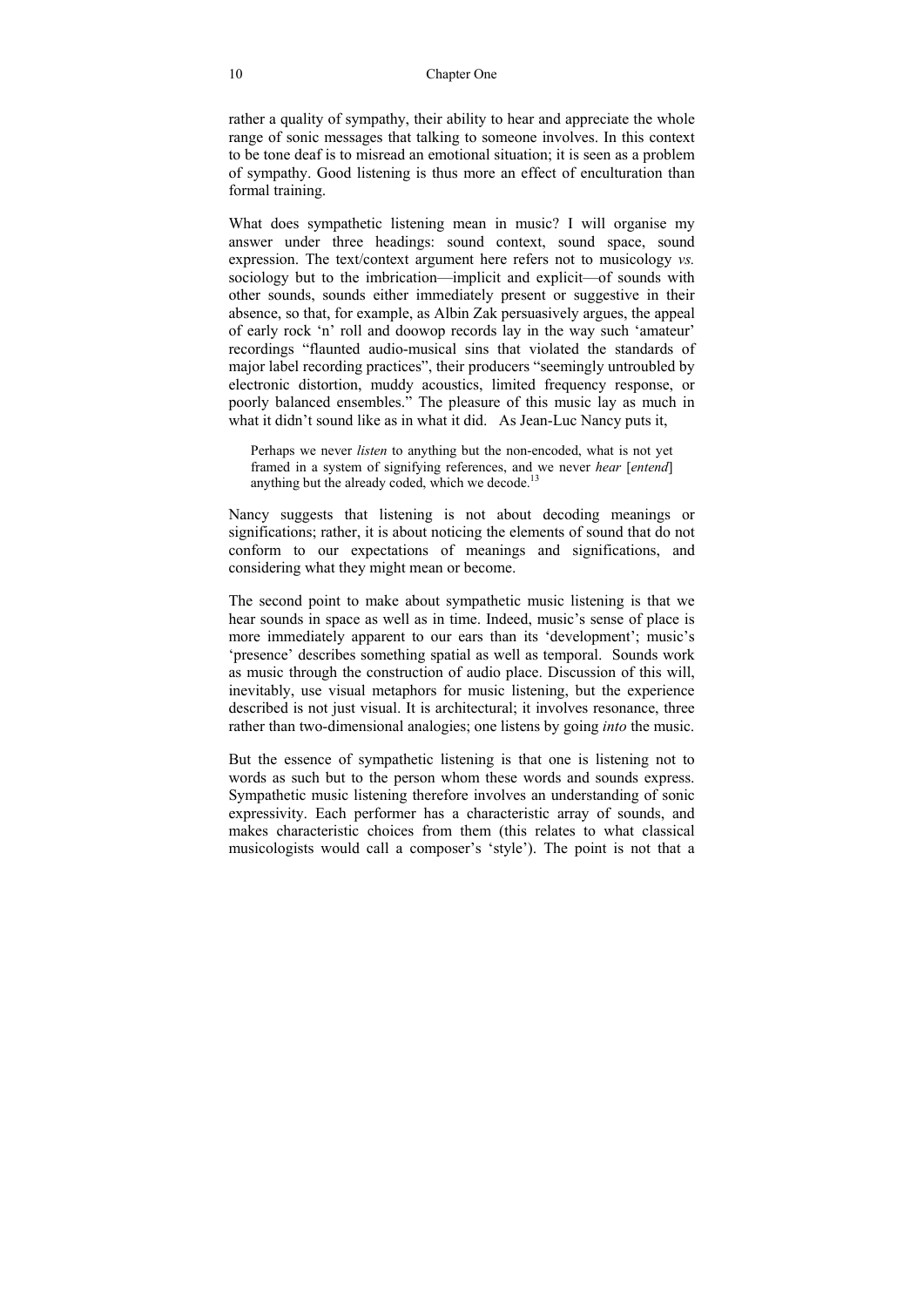personality, person or persona determines the sound of the music made but, rather, that the sound choices construct—'express'—the only sense there is of a musical personality and of its 'coherent variability'.<sup> $14$ </sup> There isn't first a meaning, to be expressed, and then an expression, to be interpreted, but, rather, musically, expression and meaning are the same thing. There isn't something behind the sound we hear. Listening sympathetically means listening to what is there, what is being presented to our ears, not listening for what isn't there, a real meaning to be discovered by decoding (or by referring to a composer's biographer). To make the point again, music-as–sound does not have depth but resonance.

#### **Conclusion**

I gave this chapter a deliberately provocative title and I hope that, by now, it is clear how it should be read. My argument has been that popular music is not a *thing* but, rather, a term that describes a process, a set of relationships in music making and music listening that can be contrasted to other such processes and relationships which get other labels—folk music, classical music, jazz, or whatever.

I'm also aware that my arguments here are sometimes confused and sometimes contradictory. I suggest, for example, that to listen sympathetically is to listen to what is there (rather than to what is not there) while previously suggesting that the sounds we hear are necessarily imbricated with other sounds, not just sounds immediately present but also sounds suggestive in their absence. I make no apologies for this. My point is that music making and listening are themselves confusing experiences, and that such confusion needs to be an aspect of the way we make sense of them.

And this, in the end, is why I believe that the best way to approach popular music sociologically is through the study of musical instruments. Musical instruments clearly are things; material objects, commodities, tools, possessions; musical instruments are more thing-like than musical works, one could say. Yet they only become *musical* instruments when they are used. They have to be understood in terms of their contribution to performance, to musical processes and musical relationships. To approach the study of popular music through the study of musical instruments, rather than with a focus on songs or records, is, in short, not simply a different kind of analytic materialism. Rather, it means immediately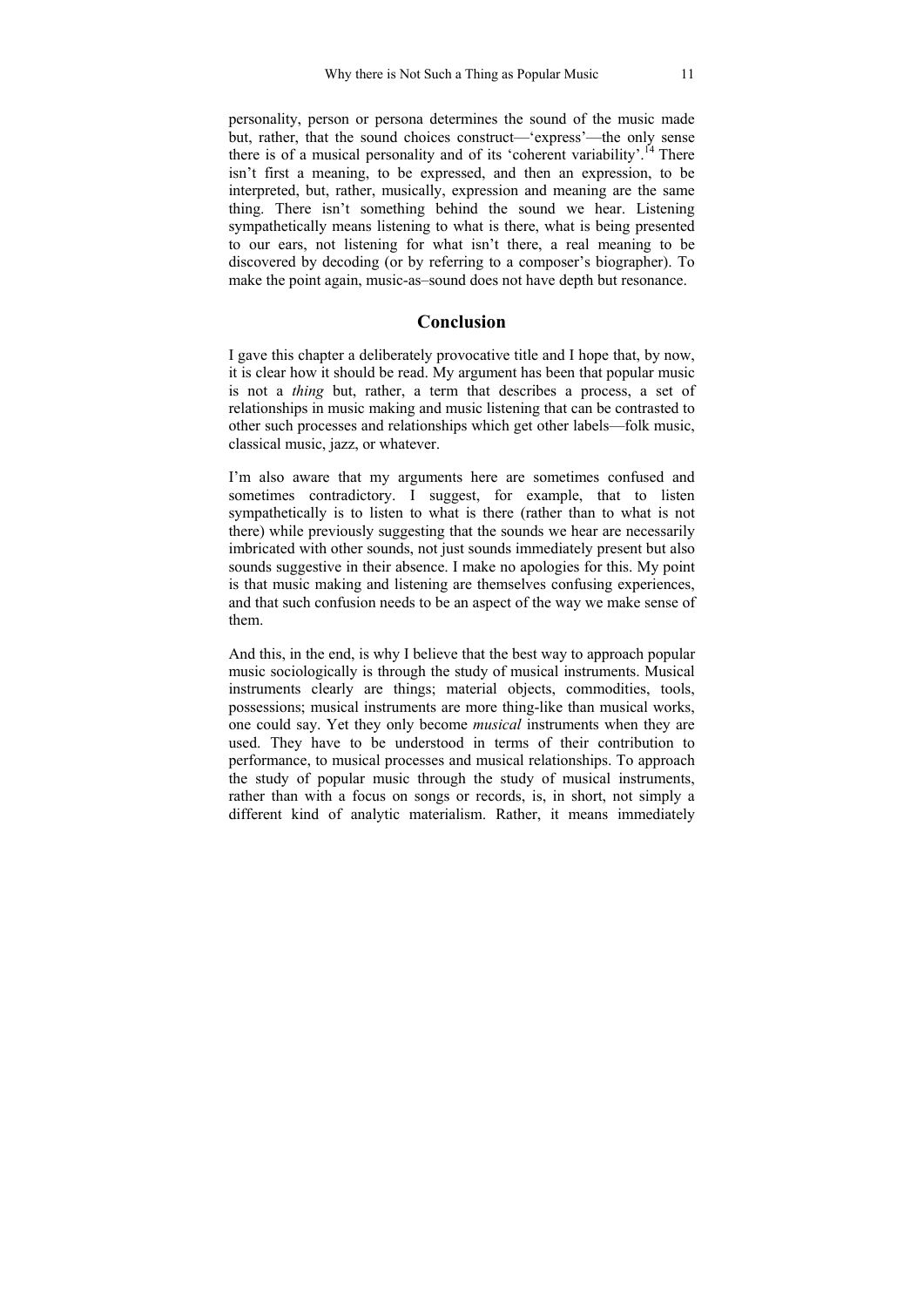understanding that, like all music, popular music is not a thing but an activity.

#### **References**

- Doubleday, Veronica. "Sounds of Power: An Overview of Musical Instruments and Gender", *Ethnomusicology Forum*, 17 (1) (2008): 3- 39.
- Fairley, Jan. *Living Politics, Making Music*. Farnham: Ashgate, 2014.
- Fink, Robert, Latour, Melinda, and Wallmark, Zachary. (eds.). *The Relentless Pursuit of Tone: Timbre in Popular Music* New York: Oxford University Press, 2017.
- Fink, Robert. "Below 100 Hz: Toward a Musicology of Subbass". In *Relentless Pursuit of Tone: Timbre in Popular Music* New York: Oxford University Press, 2017.
- Fink, Robert, Wallmark, Zachary and Latour, Melinda (2017) "Chasing the Dragon: In Search of Tone in Popular Music'". In *Relentless Pursuit of Tone: Timbre in Popular Music* New York: Oxford University Press, 2017.
- Holm-Hudson, Kevin. *Music Theory Remixed: A Blended Approach for the Practicing Musician*. New York: Oxford University Press, 2016.
- Isacoff, Stuart. *A Natural History of the Piano*. New York: Knopf, 2011.
- Martin, Linda and Segrave, Kerry. *Anti-Rock. The Opposition of Rock 'n' Roll*. Hamden Conn: Archon, 1988.
- Nancy, Jean Luc. *Listening*. New York: Fordham University Press, 2007.
- Pinch, Trevor and Trocco, Frank. *Analog Days: The Invention and Impact of the Synthesiser*. Cambridge MA: Harvard University Press, 2002.
- Samples, Mark. "Timbre and Legal Likeness: The Case of Tom Waits". In *Relentless Pursuit of Tone: Timbre in Popular Music* New York: Oxford University Press, 2017.
- Zagorsky-Thomas, Simon. "The Spectromorphology of Recorded Popular Music: The Shaping of Sonic Cartoons Through Record Production". In *Relentless Pursuit of Tone: Timbre in Popular Music* New York: Oxford University Press, 2017.

#### **Notes**

<sup>&</sup>lt;sup>1</sup> As will become apparent, this essay was inspired by the opportunity to read and add an afterword to *The Relentless Pursuit of Tone: Timbre in Popular Music,* a collection of essays that greatly clarified my thinking on these issues. My thanks to Robert Fink and his colleagues.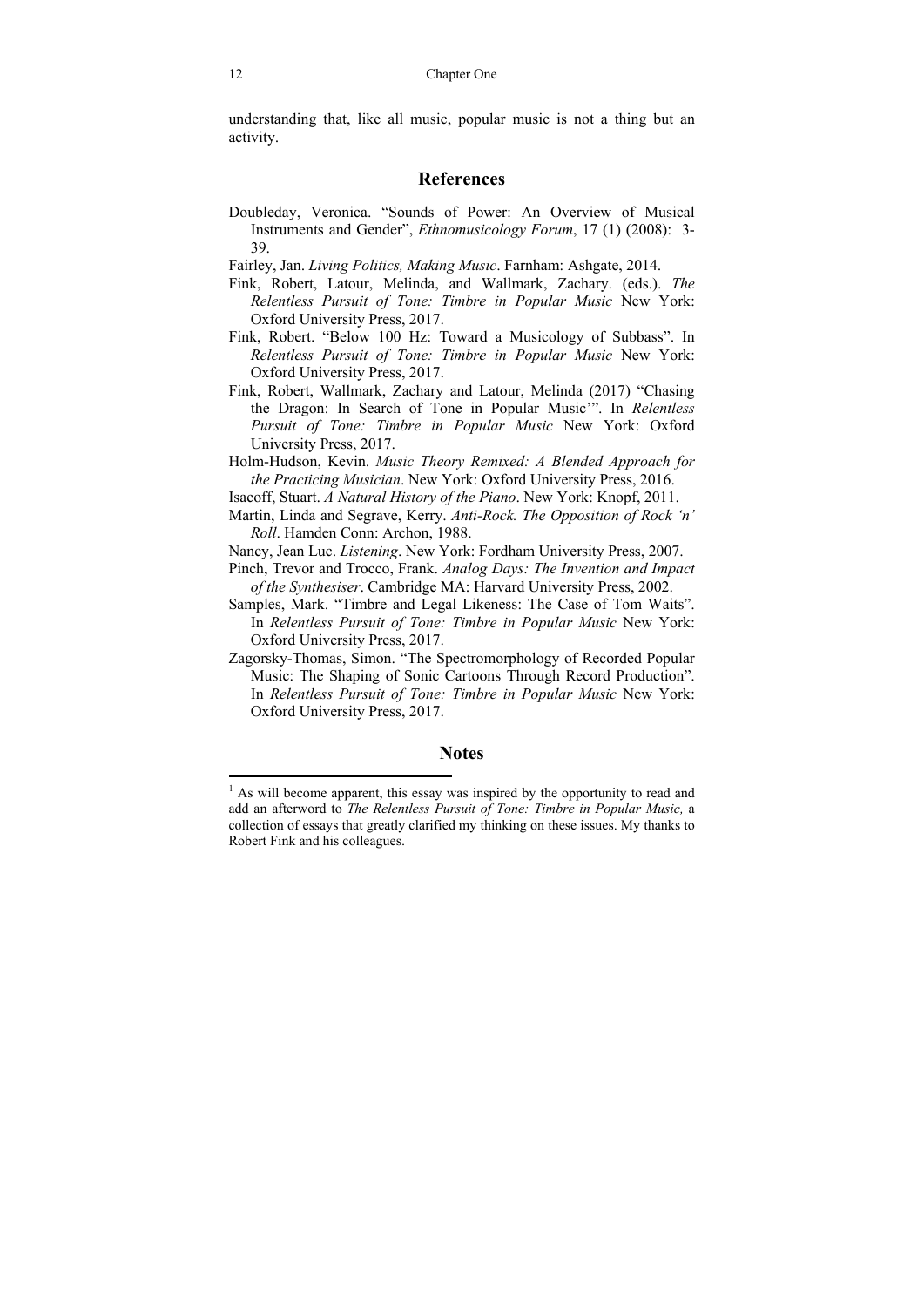<sup>4</sup> My thinking here has been enriched by discussions with my colleagues at Edinburgh University, Matt Brennan and Nick Prior.

 $<sup>5</sup>$  Isacoff, A Natural History of the Piano.</sup>

<sup>5</sup> Isacoff, *A Natural History of the Piano*.<br><sup>6</sup> The classic text here is Pinch and Trocco, *Analog Days: the Invention and Impact* 

*of the Synthesiser.*<br><sup>7</sup> Fink, Latour and Wallmark, *The Relentless Pursuit of Tone: Timbre in Popular Music.*<br><sup>8</sup> Fairley, *Living Politics, Making Music*, 98-103.

<sup>s</sup> Fairley, *Living Politics, Making Music,* 98-103.<br><sup>9</sup> Doubleday, *Sounds of Power: An Overview of Musical Instruments and Gender,*  $3.$ <sup>10</sup>*Ibid.* p. 4.

<sup>11</sup> Fink, *Below 100 Hz: Toward a Musicology of Subbass*<br><sup>12</sup> See Martin and Segrave, *Anti-Rock. The Opposition of Rock 'n' Roll*.<br><sup>13</sup> Nancy, *Listening*, 36.<br><sup>14</sup> I take this concept from Samples. *Timbre and Legal Li* 

*Waits*".

 2 Holm-Hudson, *Music Theory Remixed: A Blended Approach for the Practicing* 

*Musician.*<br><sup>3</sup> The best account of Tagg's approach is his online publication, *Music's Meaning*. *A Modern Musicology* http://tagg.org/mmmsp/NonMusoInfo.htm, Accessed September, 5, 2017.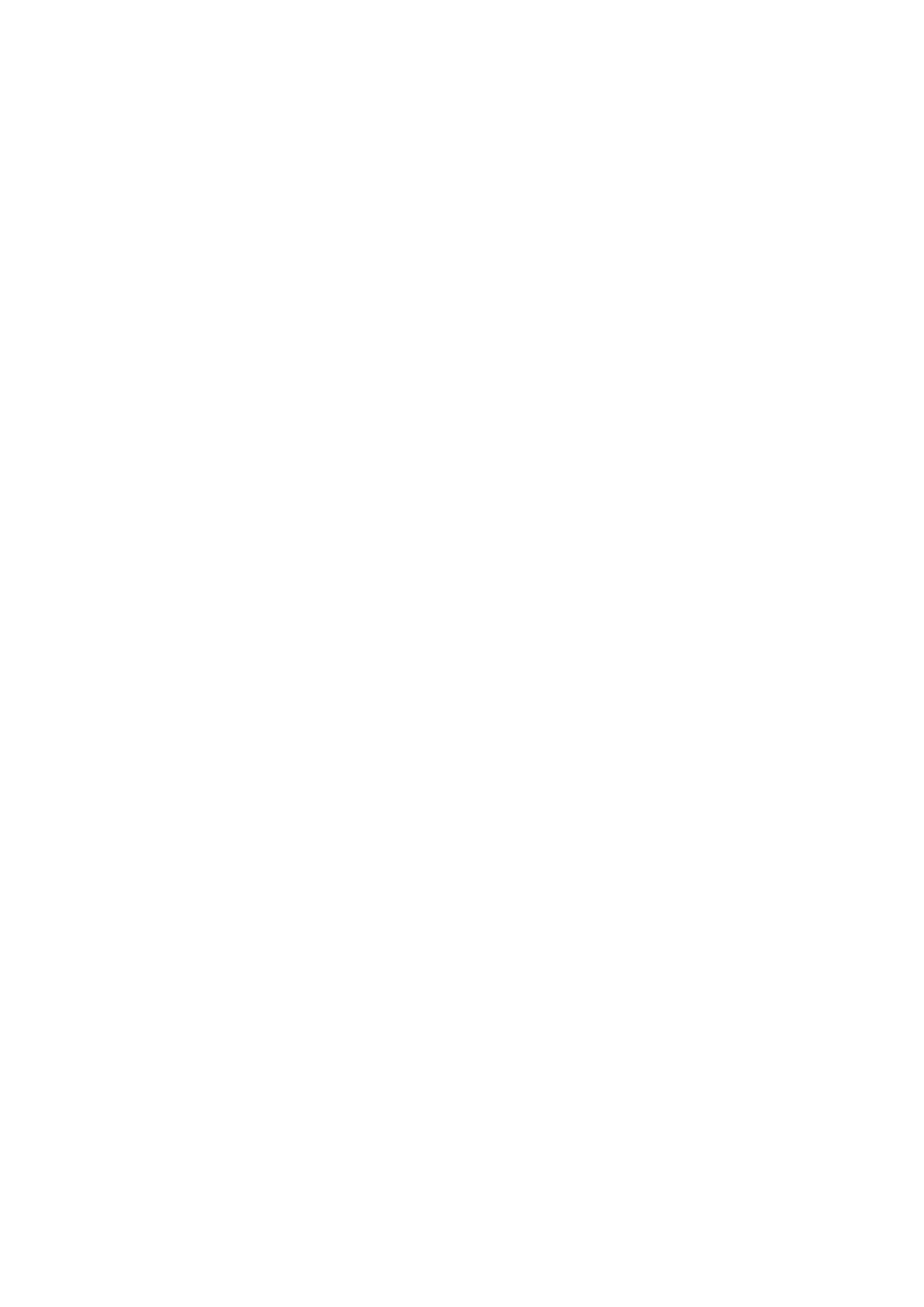# **PART 1:**

# **MUSIC AND TECHNOLOGY: NEW HORIZONS**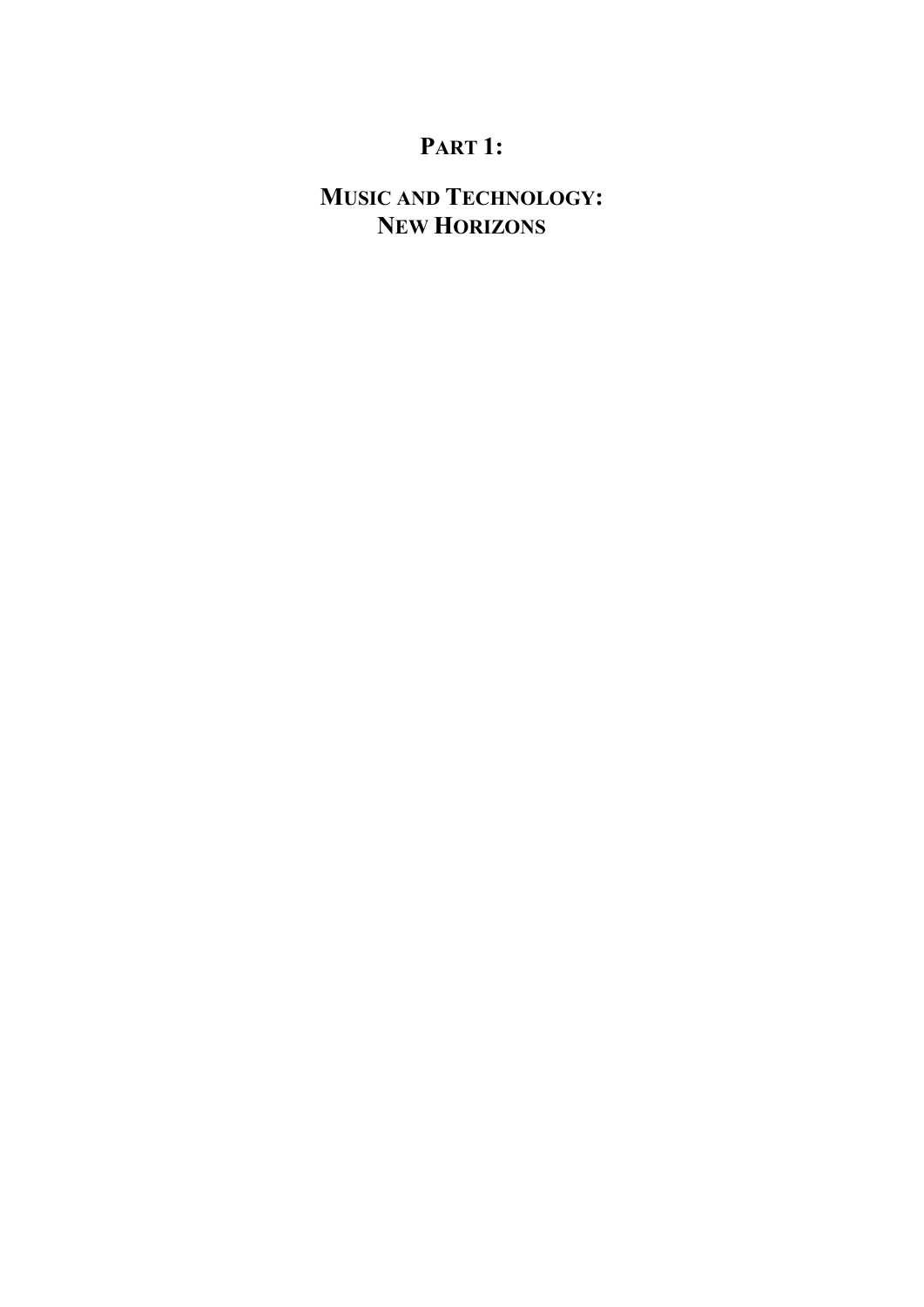### CHAPTER TWO

# SOUND HYPERREALITY IN POPULAR MUSIC: ON THE INFLUENCE OF AUDIO PRODUCTION IN OUR SOUND EXPECTATIONS

### JORDI ROQUER GONZÁLEZ UNIVERSITAT AUTÒNOMA DE BARCELONA

Some years ago, I was asked to make a fake version of "Summertime" for a short film. While listening to different versions and getting some ideas from both classic and modern sound approaches, I came up with an essential question: how should the reception of sound be considered in terms of quality? I remember that I was comparing Billie Holiday's 1936 version (Columbia, 1987) with the one that Angelique Kidjo recorded more than half a century later (Island, 1997). The difference between these two recordings seemed quite evident: Kidjo's track, with its (then) modern production tricks, achieved a sound so clear, crystalline and close, that was really difficult not to give it a better assessment. But suddenly, I realized how we tend to emit this judgement in a tremendously hurried manner, since in Holiday's 1936 version everything was also audible with absolute clarity. Then, what was it that made me think that one was so much better than the other? The answer, without a doubt, has a lot to do with how technology has modified our sound expectations: Holiday's recording was the result of a mic capture necessarily influenced by the acoustic response of the room, and the sound perspective in Kidjo's version was not only radically different, but totally unreal from an acoustic point of view. Most of the objects that shaped the piece were presented in an exaggeratedly close plane, and the multiple voices—treated with impeccable compression and equalization—had an unreal proximity. Some of these voices were literally whispering in your ear, and their crystalline brightness was unreal but, at the same time, as real as an illusion… Thus, this unrealistic presence, far from representing a disadvantage—and here lies the paradox—was an attribute that favoured the balance in my initial judgement. Far beyond the concept of quality—which is always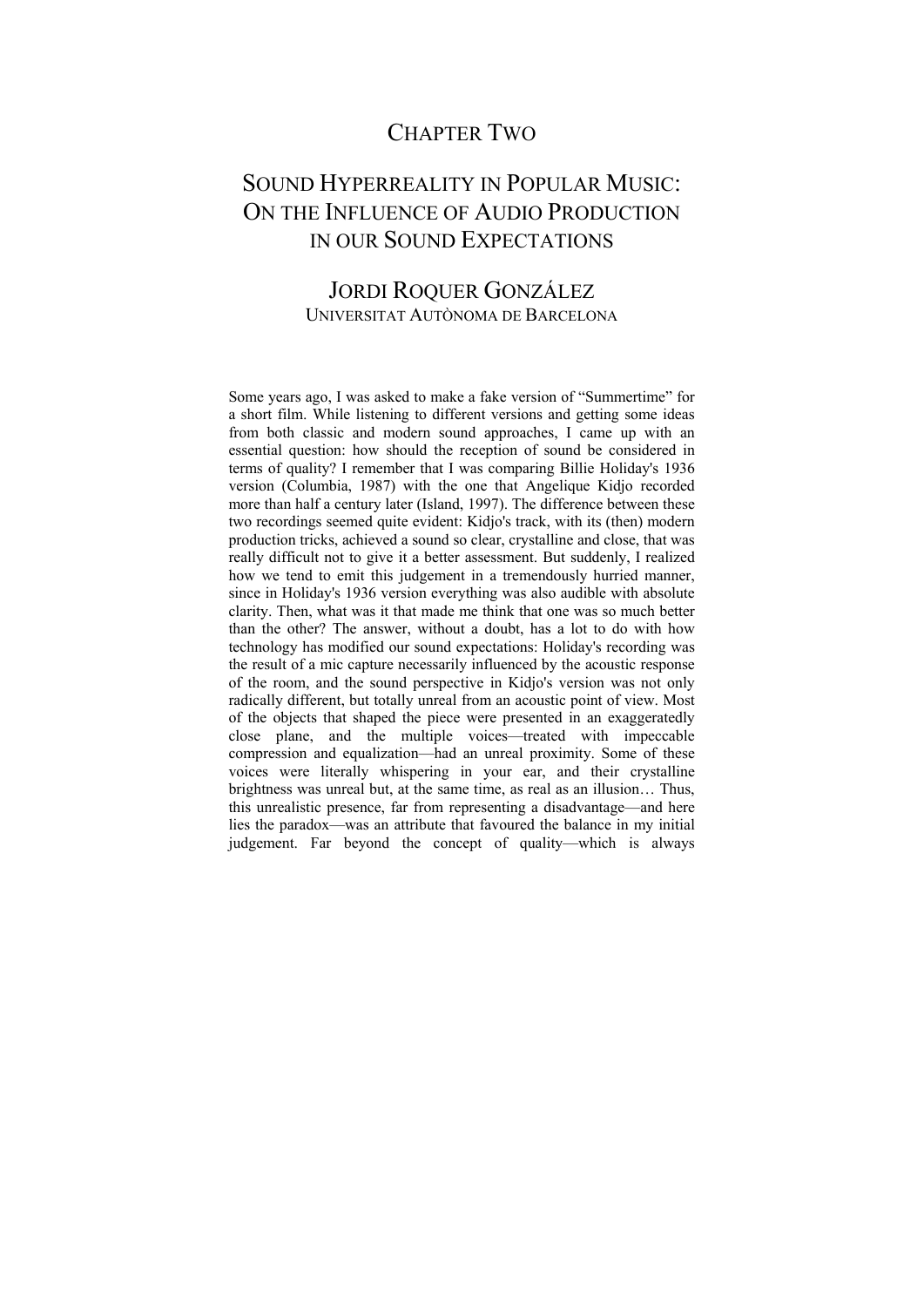subjective—, the truth is that technology has substantially conditioned our perception of sound reality: we have been seduced to participate in an audio virtual reality experience that we now accept as natural. We have become accustomed to enjoying a sound perspective created, on many occasions, by means of technological devices that radically influence our aesthetic judgements.

#### **So, what is sound hyperreality?**

In 2006, neuroscientist and musician Daniel Levitin proposed the term *sound hyperreality* to define those "sensory impressions we would never really have in the real world" (2006: 2). Even though he doesn't really elaborate on it, Levitin opens an interesting path towards the study of the creative capacities of sound production. Yet, to properly contextualise the term, we must go back to the notion of hyperreality found in works by theorists like Umberto Eco, Daniel J. Boorstin or Jean Baudrillard. In Eco's *Travels in Hyperreality* (1986) we find a description of the way contemporary culture uses re-creations and cloned environments to come up with something that can be conceived as better than real. Before Eco, historian Daniel J. Boorstin had suggested the same idea in *The Image: A Guide to Pseudo-Events in America* (1961), proposing that simulation could act as a distinct social category in which illusions and fabrications had become a dominant force in society (Sanes: 2013). Also, Baudrillard furthered the idea that our society tends to replace reality and meaning with symbols and signs, building new human experiences based on the simulation of reality. To explain his notion of hyperreality, Baudrillard uses the example of the real-scale map proposed by Jorge Luis Borges in his one-paragraph story "On Exactitude in Science" (1946). In fact, Borges's idea of a 1:1 map makes us go back in time still further to the end of the 19th century to find the same idea in Lewis Carroll's *Sylvie and Bruno* (2004 [1889]). On various occasions, Baudrillard's approaches to musical consumption and reception exemplify some of his theses. In this sense, his ideas on the notion of *high fidelity* lead us to a vision that, albeit somewhat apocalyptic, is interesting to analyze for its linking to the usage of audio equipment as some kind of denaturalization act:

We are all obsessed with high fidelity, with the quality of musical 'reproduction'. At the consoles of our stereos, armed with our tuners, amplifiers and speakers, we mix, adjust settings, multiply tracks in pursuit of a flawless sound. Is this still music? Where is the high fidelity threshold beyond which music disappears as such? It does not disappear for lack of music but because it passed this limit point; it disappears into the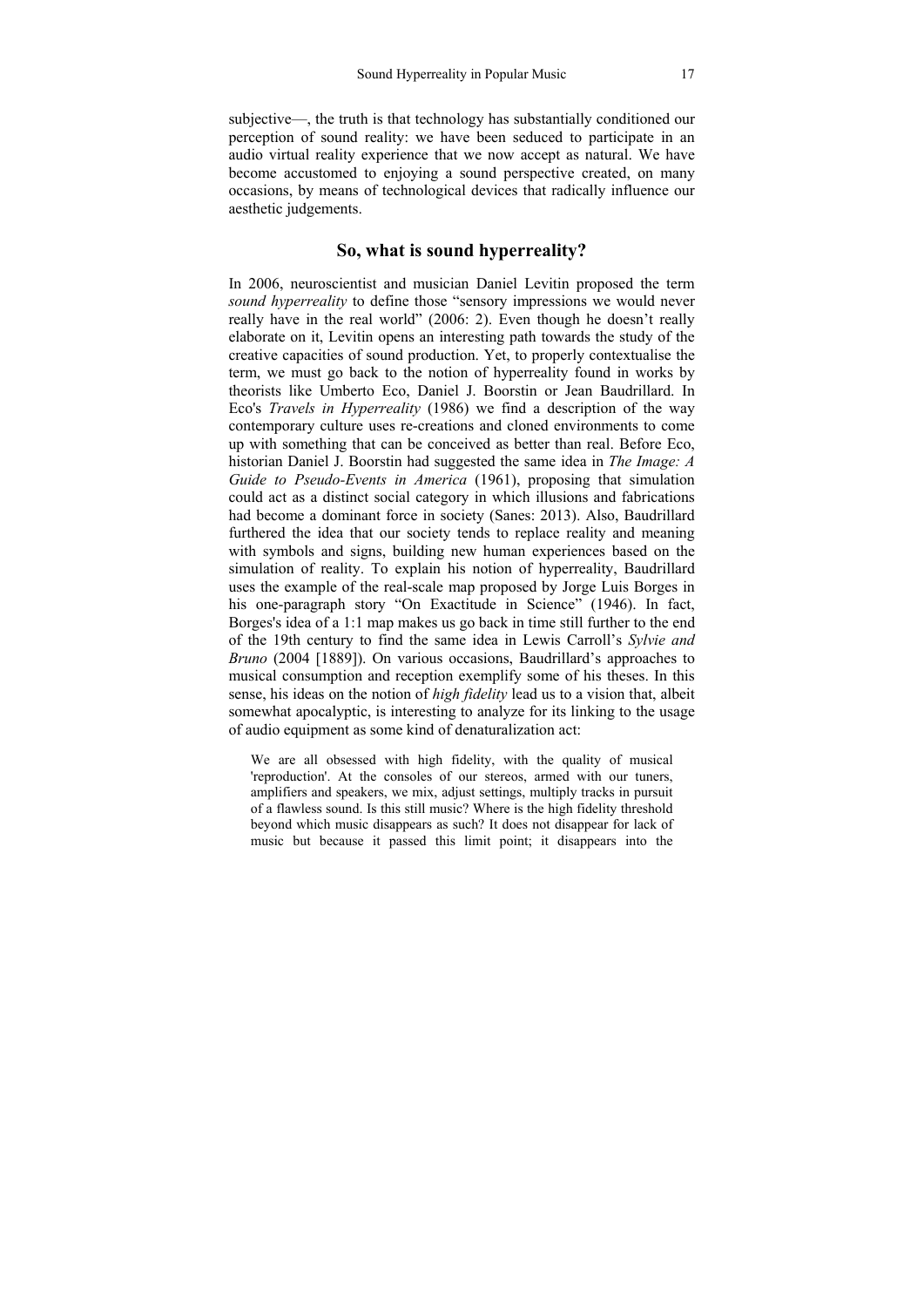perfection of its materiality, into its own special effect. (Baudrillard, 1994: 5)

While Baudrillard himself argues that a simulacrum "is not a copy of the real, but becomes truth in its own right" (Mann, 2010), he uses high fidelity as a "metaphor to illustrate how we have gone beyond the vanishing point into the era of news over direct experience, digitally created collaborations over live ensemble playing, the triumph of represented experience, in all aspects of life" (Roberts, 2015). His standpoint gets even more drastic when, showing an undeniable parallelism with some—let's say—Adornian statements, he proposes that "an obsessive focus on the […] perceptual artefacts of reproduction technology virtually guarantees a non-musical experience" (ibid). This is a critical approach to music technology as a creative activity, according to which its presence does nothing more than move us away from the "real" music" to the realm of the "other music", the hyperreal. For him, it is enough to "read audio magazines and note how we have developed parallel definitions of real sound that apply only to reproduced sound, without thinking it unnatural in the least to do so" (Roberts, 2015). This should indicate that, as listeners, we have been somehow bewitched by all this audio production trickery, ignoring the fact that real and reproduced sound "are not the same thing, [...] that hi-fi and music exist in a state of tension such that one denies the other when you really get down to it" (ibid). In such a manner it seems that in the last years the notion of hyperrealism has been extended to various disciplines, from semiotics to sociology and anthropology, consolidating a point of view that associates the term *hyperreality* with cultural criticism. Almost all of these notions are often perceived or analyzed rather by their hypothetical negative effects of adulteration or deviation from reality than by their ability to create new realities (even though they are simulations, they are still new representations of reality). It is mainly in the audiovisual field in which the notion of hyperrealistic sound is more easily and usually located: actually, in the sound design of plenty of cinematographic products, we will certainly find quite a lot of examples of hyperrealistic sounds. These hyperrealistic sounds are, then, absolutely necessary because, in terms of auditory reception, the consumer's expectations have less to do with the sonic reality that surrounds us but with how the industry has told us that this reality should sound... Or could it be that someone believes that all those iconic cinematographic *punches* sound like that in real life? Sonic hyperreality is, therefore, a fictional pact between artists and consumers; a process mediated by industry and, obviously, by all the technical tools involved in its production. It is in the middle of these two poles already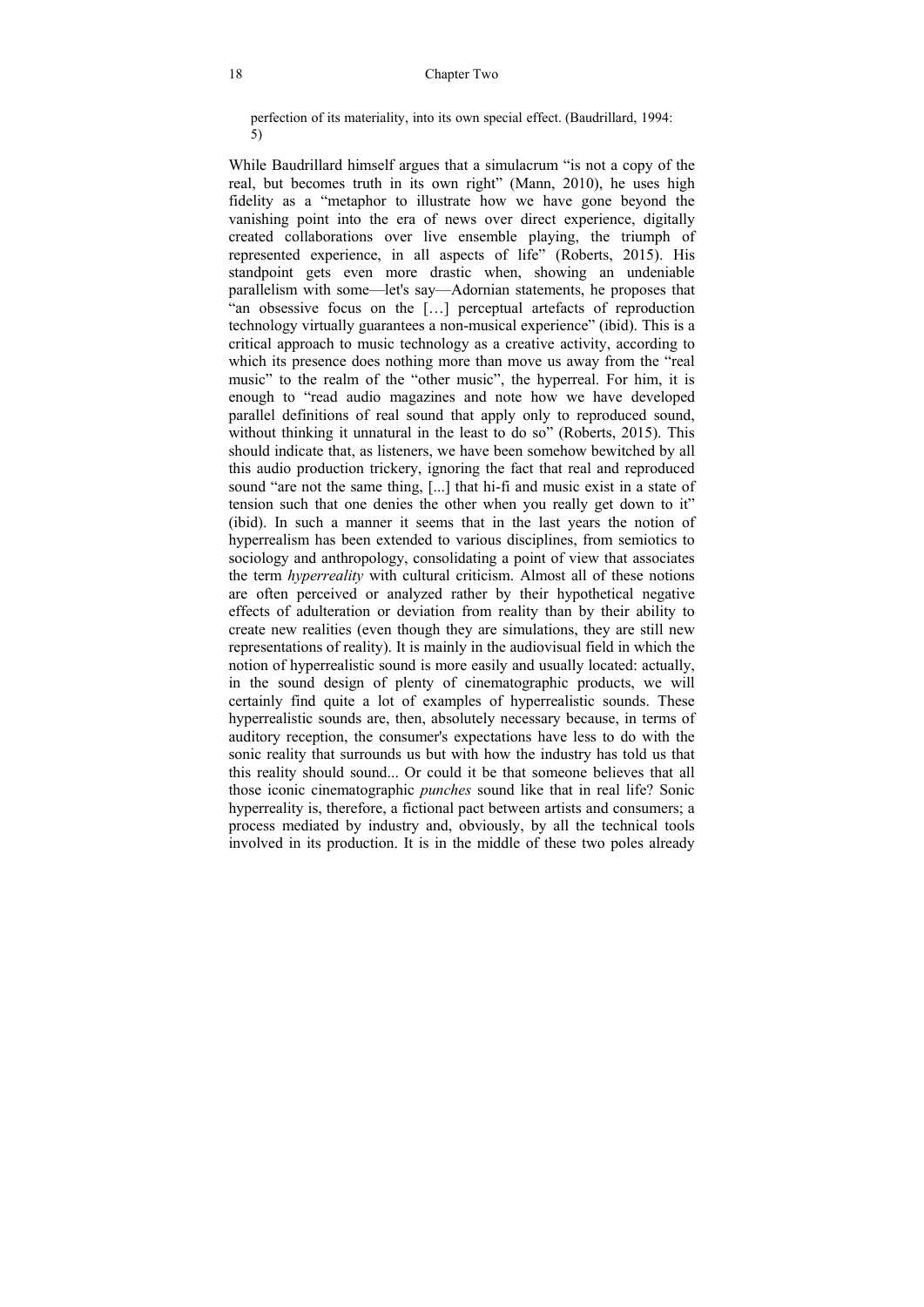described (those of cultural criticism and creation value) where we find the notion of sound hyperrealism proposed by Levitin, which is probably the first one directly related to audio production. With his proposal, Levitin forces us to think about this mediation between creators—including not only composers, but also producers and sound engineers—and listeners. This implies asking ourselves in which ways creative uses of technology have turned quite an amount of unrealistic sound representations into natural. Or, in other words: what kind of fictional pact(s) have we made in popular music? I find it quite a relevant question as we have been listening to music for decades without paying any attention to this fact. And, of course, this is something we could perfectly well ignore forever, and music would still be there, spinning its marvellous, incompressible and infinite web of mediated emotions between humans. Nevertheless, the goal of this article is to shed some light on this topic by simply referring to some well-known procedures of historical audio production that have turned into some kind of magic wands for our music perception and, by extension, also for some of our aesthetic expectations.

#### **Some** *macro* **processes: Stereo, multitrack recording and mic improvements**

Historically, we must take into account some aspects of audio production that are the basis of many of these changes in our listening habits. Our interest here is not to study technical procedures (well covered in specific literature, even with some crucial socio-technological approaches) $1$  but to reflect on how and why they have modified some of our aesthetic schemes related to sound conceptualisation in popular music. We propose to establish a historical/conceptual separation between macro and micro processes. A difference that, despite being obviously subjective, can help conceptualise the nature of some sound hyperrealities and their historical and technological connection with musical reception. Within the group of macro processes, we will consider the appearance of stereo, multitrack recording and mic improvements as especially influential because they form a foundational basis for other creative procedures. On the other hand, some other specific procedures—that can be explained by the historical/technological influence of the previous ones—will be classified as micro processes. The macro processes act as a general basis for many procedures that we understand as "natural" today, not only in the world of audio production, but also in how we hear music every day. A good example of this is the idea of the stereo field, which, adapted to our natural condition of binaural beings, also enables us—through various panning